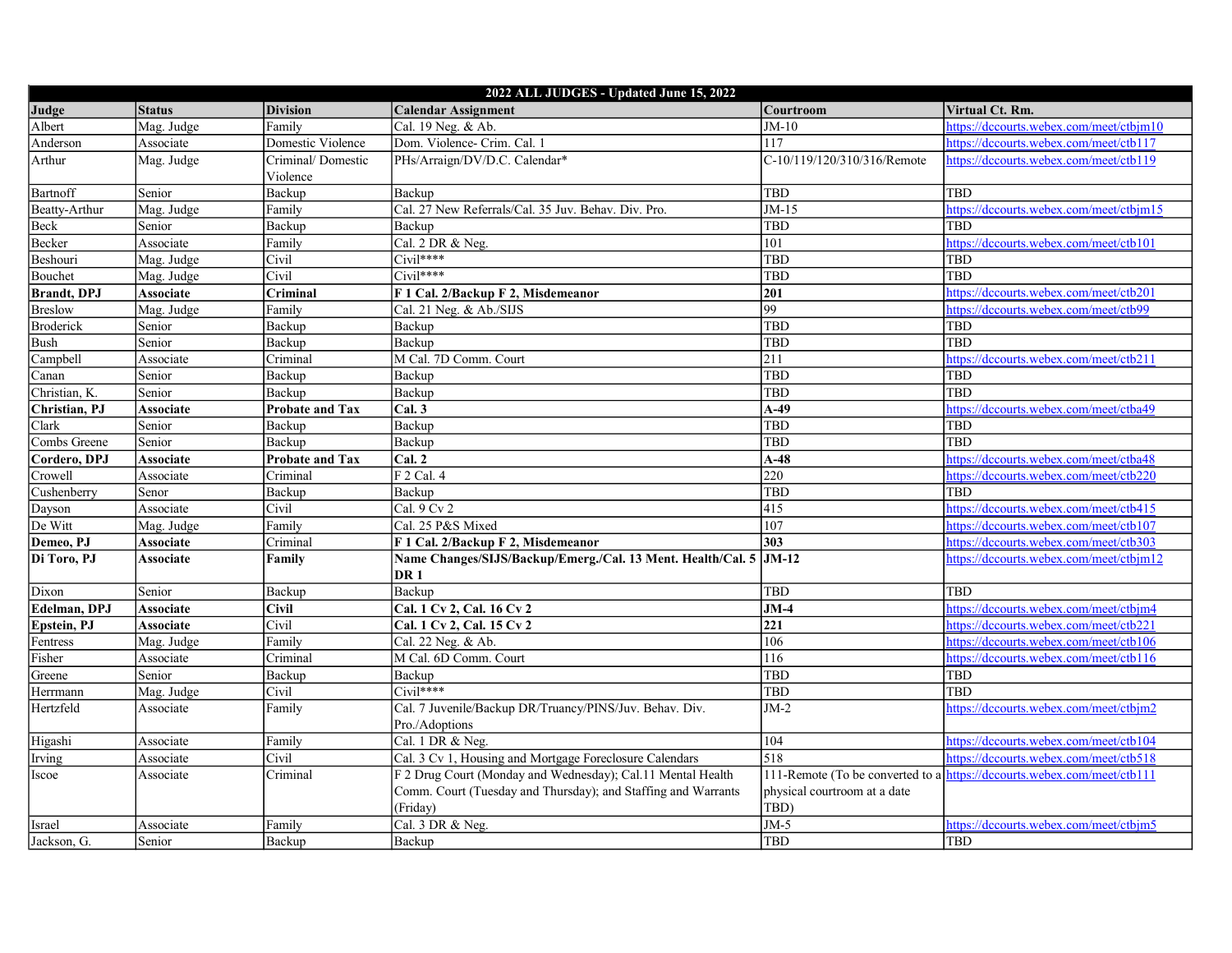| Johnson, N.          | Mag. Judge | Family                        | Cal. 18 Neg. & Ab./Cal. 33 Fathering Court/Uncontested<br>Divorce/Marriages | $JM-11$                     | https://dccourts.webex.com/meet/ctbjm11 |
|----------------------|------------|-------------------------------|-----------------------------------------------------------------------------|-----------------------------|-----------------------------------------|
| Jones, D.            | Mag. Judge | Criminal/Domestic<br>Violence | PHs/Arraign/DV/D.C. Calendar*                                               | C-10/119/120/310/316/Remote | https://dccourts.webex.com/meet/ctb119  |
| Jones Bosier         | Mag. Judge | Criminal/Domestic<br>Violence | PHs/Arraign/DV/D.C. Calendar*                                               | C-10/119/120/310/316/Remote | https://dccourts.webex.com/meet/ctb119  |
| Keary                | Senior     | Backup                        | Backup                                                                      | <b>TBD</b>                  | <b>TBD</b>                              |
| <b>Knowles</b> , PJ  | Associate  | <b>Domestic Violence</b>      | Dom. Violence- Crim. Cal. 2                                                 | 118                         | https://dccourts.webex.com/meet/ctb118  |
| Krauthamer           | Associate  | Criminal                      | M Cal. 2D & 4D Comm. Court                                                  | $\overline{314}$            | https://dccourts.webex.com/meet/ctb314  |
| Kravitz              | Associate  | Criminal                      | $\overline{F}$ 2 Cal. 11                                                    | 311                         | https://dccourts.webex.com/meet/ctb311  |
| Lee                  | Associate  | Criminal                      | F 1 Cal. 1/Backup F 2, Misdemeanor                                          | 301                         | https://dccourts.webex.com/meet/ctb301  |
| Leibovitz            | Associate  | Criminal                      | $F$ 2 Cal. 7                                                                | 213                         | https://dccourts.webex.com/meet/ctb213  |
| Levie                | Senior     | Backup                        | Backup                                                                      | TBD                         | TBD                                     |
| Long                 | Senior     | Backup                        | Backup                                                                      | TBD                         | <b>TBD</b>                              |
| Matini               | Associate  | Civil                         | Cal. 2 Cv 2                                                                 | 517                         | https://dccourts.webex.com/meet/ctb517  |
| McCabe               | Associate  | Probate and Tax               | Cal. 1                                                                      | $A-50$                      | https://dccourts.webex.com/meet/ctba50  |
| McKenna              | Associate  | Civil                         | Cal. 13 Cv 2                                                                | 519                         | https://dccourts.webex.com/meet/ctb519  |
| McLean               | Associate  | Probate and Tax               | Cal. 4                                                                      | $A-51$                      | https://dccourts.webex.com/meet/ctba51  |
| Medley               | Mag. Judge | Family                        | Cal. 16 Neg. & Ab./Cal. 17 Neg. & Ab.                                       | $JM-16$                     | https://dccourts.webex.com/meet/ctbjm16 |
| Mitchell-Rankin      | Senior     | Backup                        | Backup                                                                      | TBD                         | TBD                                     |
| Mize                 | Senior     | Backup                        | Backup                                                                      | TBD                         | TBD                                     |
| Morin                | Senior     | Backup                        | Backup                                                                      | TBD                         | <b>TBD</b>                              |
| Motley               | Senior     | Backup                        | Backup                                                                      | TBD                         | <b>TBD</b>                              |
| Mott                 | Senior     | Backup                        | Backup                                                                      | <b>TBD</b>                  | <b>TBD</b>                              |
| Mulkey               | Mag. Judge | Criminal                      | D.C. Calendar*                                                              | 310                         | https://dccourts.webex.com/meet/ctb310  |
| Nolan, DPMJ          | Mag. Judge | <b>Backup</b>                 | <b>DRB Backup/Backup</b>                                                    | <b>TBD</b>                  | <b>TBD</b>                              |
| Nooter               | Associate  | Criminal                      | F 2 Cal. 5                                                                  | 319                         | https://dccourts.webex.com/meet/ctb319  |
| Noti                 | Mag. Judge | Family                        | Cal. 15 Neg./Cal. 31 Fam.                                                   | $JM-8$                      | https://dccourts.webex.com/meet/ctbjm8  |
| O'Keefe              | Associate  | Criminal                      | $F$ 2 Cal. 6                                                                | 210                         | https://dccourts.webex.com/meet/ctb210  |
| Okun                 | Associate  | Criminal                      | F 1 Cal. 3/Backup F 2, Misdemeanor                                          | 202                         | https://dccourts.webex.com/meet/ctb202  |
| $\sqrt{\text{Park}}$ | Associate  | Criminal                      | $F$ 2 Cal. 10                                                               | 317                         | https://dccourts.webex.com/meet/ctb317  |
| Parker               | Mag. Judge | Probate                       | Cal. 5                                                                      | $A-46$                      | https://dccourts.webex.com/meet/ctba46  |
| Pasichow             | Associate  | Civil                         | Cal. 12 Cv 2                                                                | 516                         | https://dccourts.webex.com/meet/ctb516  |
| Pipe                 | Mag. Judge | Criminal                      | D.C. Calendar*                                                              | 316                         | https://dccourts.webex.com/meet/ctb316  |
| Pittman              | Associate  | Family                        | Cal. 30 DR & Neg.                                                           | $JM-13$                     | https://dccourts.webex.com/meet/ctbjm13 |
| Puig-Lugo            | Associate  | Civil                         | Cal. 11 Cv 2                                                                | 318                         | https://dccourts.webex.com/meet/ctb318  |
| Puttagunta           | Associate  | Family                        | Cal. 4 DR & Neg.                                                            | 102                         | https://dccourts.webex.com/meet/ctb102  |
| Raffinan             | Associate  | $\overline{\text{C}}$ riminal | F 1 Cal. 5/Backup F 2, Misdemeanor                                          | 203                         | https://dccourts.webex.com/meet/ctb203  |
| Rankin               | Senior     | Backup                        | Backup                                                                      | <b>TBD</b>                  | <b>TBD</b>                              |
| Raymond              | Mag. Judge | Criminal/Domestic             | PHs/Arraign/DV/D.C. Calendar*                                               | C-10/119/120/310/316/Remote | https://dccourts.webex.com/meet/ctb119  |
|                      |            | Violence                      |                                                                             |                             |                                         |
| Richter              | Senior     | Backup                        | Backup                                                                      | TBD                         | <b>TBD</b>                              |
| Rigsby               | Associate  | Civil                         | Cal. 10 Cv 2                                                                | 320                         | https://dccourts.webex.com/meet/ctb320  |
| Rook                 | Mag. Judge | Family                        | M Health Comm./Cal. 34 Juv. Behav. Div. Pro./HOPE                           | $JM-1$                      | https://dccourts.webex.com/meet/ctbjm1  |
| Ross                 | Associate  | Civil                         | Cal. 6 Cv 2                                                                 | 100                         | https://dccourts.webex.com/meet/ctb100  |
| Ryan                 | Associate  | Criminal                      | F 2 Cal. 12                                                                 | 215                         | https://dccourts.webex.com/meet/ctb215  |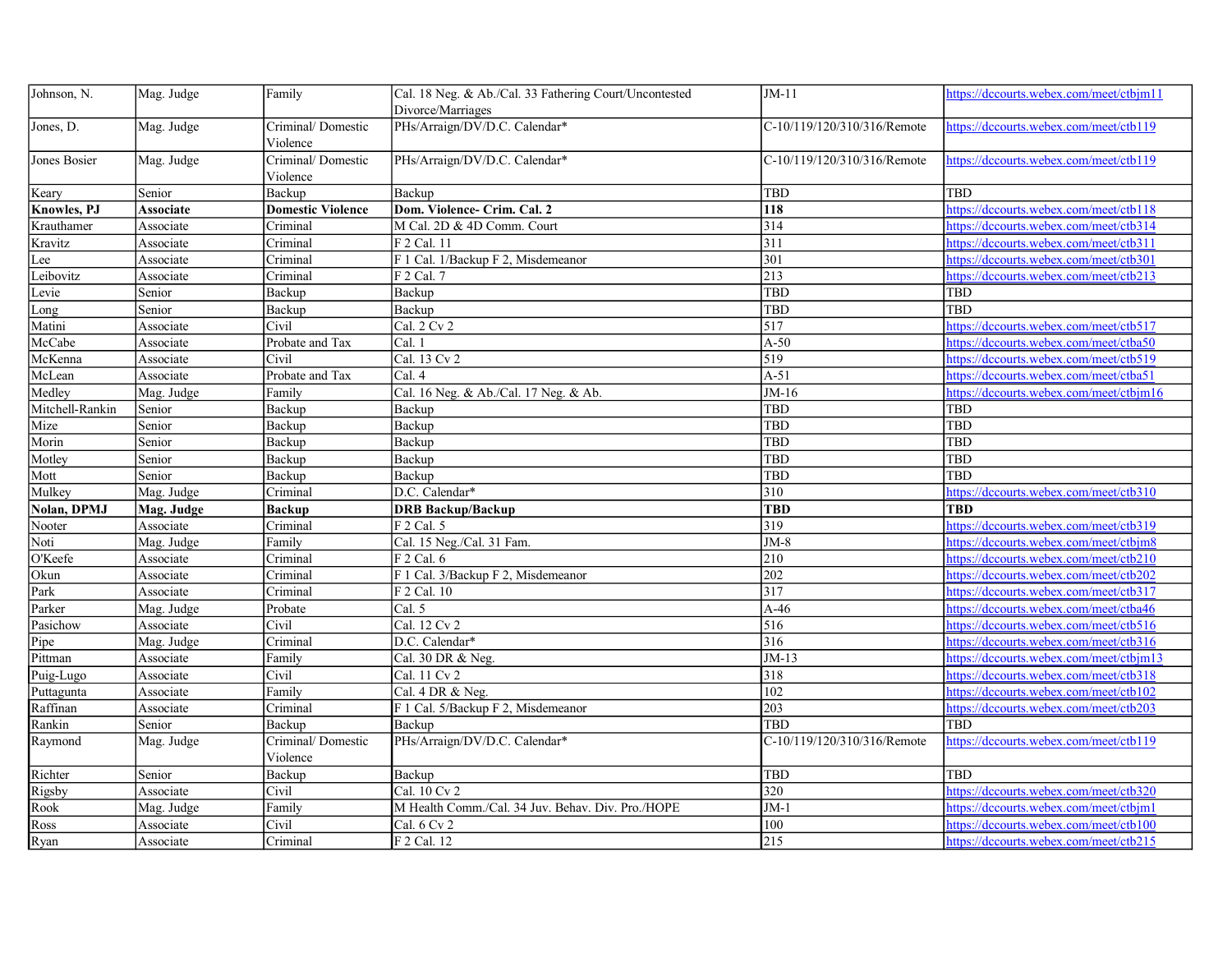| Salerno              | Associate  | Family                   | Cal. 6 Juvenile/Backup DR/Truancy/PINS/Juv. Behav. Div.                | $JM-7$     | https://dccourts.webex.com/meet/ctbjm7 |
|----------------------|------------|--------------------------|------------------------------------------------------------------------|------------|----------------------------------------|
|                      |            |                          | Pro./Adoptions                                                         |            |                                        |
| Satterfield          | Senior     | Backup                   | Backup                                                                 | TBD        | TBD                                    |
| Scott                | Associate  | Civil                    | $Ca1.8$ Cv 2                                                           | 219        | https://dccourts.webex.com/meet/ctb219 |
| Seoane Lopez         | Associate  | Domestic Violence        | Dom. Violence- Civil 1                                                 | 13         | https://dccourts.webex.com/meet/ctb113 |
| <b>Soltys, DPJ</b>   | Associate  | Family                   | Name Changes/SIJS/Backup/Emerg./Cal. 13 Ment. Health/Cal. 5 JM-3       |            | https://dccourts.webex.com/meet/ctbjm3 |
|                      |            |                          | DR 1                                                                   |            |                                        |
| <b>Staples</b>       | Associate  | Criminal                 | F 2 Cal. 8                                                             | 321        | https://dccourts.webex.com/meet/ctb321 |
| Tignor               | Senior     | Backup                   | Backup                                                                 | TBD        | TBD                                    |
| Trabal               | Mag. Judge | Family                   | Cal. 24 P&S Mixed                                                      | 109        | https://dccourts.webex.com/meet/ctb109 |
| <b>Trafford, PMJ</b> | Mag. Judge | <b>Backup</b>            | <b>Backup</b>                                                          | <b>TBD</b> | <b>TBD</b>                             |
| Tunnage              | Associate  | Civil                    | Housing and Mortgage Foreclosure Calendars                             | 214        | https://dccourts.webex.com/meet/ctb214 |
| Vila                 | Mag. Judge | Civil                    | $Civil****$                                                            | TBD        | TBD                                    |
| Von Kann             | Senior     | Backup                   | Backup                                                                 | TBD        | TBD                                    |
| Weisberg             | Senior     | Backup                   | Backup                                                                 | TBD        | TBD                                    |
| Wellner              | Associate  | Criminal                 | M Cal. 3D Comm. Court/ M Cal. 5D Comm. Court                           | 218        | https://dccourts.webex.com/meet/ctb218 |
| Wiedmann             | Mag. Judge | Probate and Tax/         | Cal. 28 Mental Habilitation (Monday, Wednesday, Thursday)/ Mental JM-9 |            | https://dccourts.webex.com/meet/ctbjm9 |
|                      |            | Family                   | Health PC Hearings, Uncontested Divorces/ JM-15 Backup                 |            |                                        |
|                      |            |                          |                                                                        |            |                                        |
| Williams             | Associate  | Civil                    | Cal. 14 Cv 2                                                           | 212        | https://dccourts.webex.com/meet/ctb212 |
| Wingo, DPJ           | Associate  | <b>Domestic Violence</b> | Dom. Violence- Civil 2                                                 | 114        | https://dccourts.webex.com/meet/ctb114 |
| Winston              | Senior     | Backup                   | Backup                                                                 | TBD        | TBD                                    |
| Wright               | Senior     | Backup                   | Backup                                                                 | TBD        | TBD                                    |
| Wynn                 | Senior     | Backup                   | Backup                                                                 | TBD        | TBD                                    |
| Zeldon               | Senior     | Backup                   | Backup                                                                 | TBD        | TBD                                    |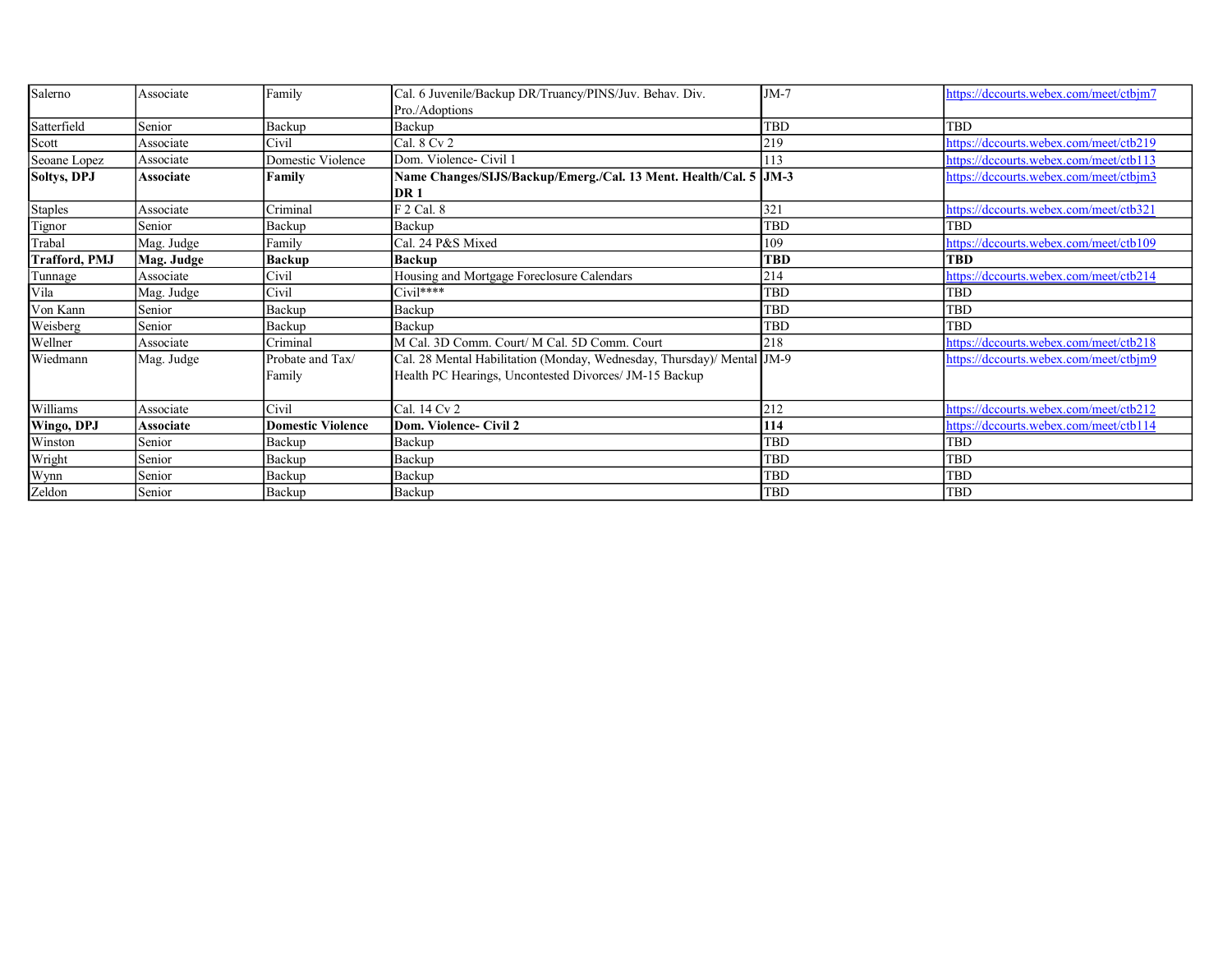| 2022 COURTROOM ASSIGNMENTS - Updated June 15, 2022 |                  |                          |                                                         |                   |                                        |  |
|----------------------------------------------------|------------------|--------------------------|---------------------------------------------------------|-------------------|----------------------------------------|--|
| Judge                                              | <b>Status</b>    | <b>Division</b>          | <b>Calendar Assignment</b>                              | Courtroom         | Virtual Ct. Rm.                        |  |
| <b>Breslow</b>                                     | Mag. Judge       | Family                   | Cal. 21 Neg. & Ab./SIJS                                 | 99                | https://dccourts.webex.com/meet/ctb99  |  |
| Ross                                               | Associate        | Civil                    | Cal. 6 Cv 2                                             | $\overline{100}$  | https://dccourts.webex.com/meet/ctb100 |  |
| Becker                                             | Associate        | Family                   | Cal. 2 DR & Neg.                                        | 101               | https://dccourts.webex.com/meet/ctb101 |  |
| Puttagunta                                         | Associate        | Family                   | Cal. 4 DR & Neg.                                        | 102               | https://dccourts.webex.com/meet/ctb102 |  |
| Higashi                                            | Associate        | Family                   | Cal. 1 DR & Neg.                                        | 104               | https://dccourts.webex.com/meet/ctb104 |  |
| Fentress                                           | Mag. Judge       | Family                   | Cal. 22 Neg. & Ab.                                      | 106               | https://dccourts.webex.com/meet/ctb106 |  |
| De Witt                                            | Mag. Judge       | Family                   | Cal. 25 P&S Mixed                                       | 107               | https://dccourts.webex.com/meet/ctb107 |  |
| Trabal                                             | Mag. Judge       | Family                   | Cal. 24 P&S Mixed                                       | 109               | https://dccourts.webex.com/meet/ctb109 |  |
| Iscoe                                              | Associate        | Criminal                 | F 2 Drug Court (Monday and Wednesday); Cal.11 Mental    | 111-Remote (To    | https://dccourts.webex.com/meet/ctb111 |  |
|                                                    |                  |                          | Health Comm. Court (Tuesday and Thursday); and Staffing | be converted to a |                                        |  |
|                                                    |                  |                          | and Warrants (Friday)                                   | physical          |                                        |  |
|                                                    |                  |                          |                                                         | courtroom at a    |                                        |  |
|                                                    |                  |                          |                                                         | date TBD)         |                                        |  |
| Senior Judges                                      | Senior           | Criminal                 | M Cal. 1D Comm. Court                                   | 112               | https://dccourts.webex.com/meet/ctb112 |  |
| Seoane Lopez                                       | Associate        | Domestic Violence        | Dom. Violence- Civil 1                                  | 113               | https://dccourts.webex.com/meet/ctb113 |  |
| Wingo, DPJ                                         | <b>Associate</b> | <b>Domestic Violence</b> | Dom. Violence- Civil 2                                  | 114               | https://dccourts.webex.com/meet/ctb114 |  |
| Fisher                                             | Associate        | Criminal                 | M Cal. 6D Comm. Court                                   | 116               | https://dccourts.webex.com/meet/ctb116 |  |
| Anderson                                           | Associate        | Domestic Violence        | Dom. Violence- Crim. Cal. 1                             | 117               | https://dccourts.webex.com/meet/ctb117 |  |
| <b>Knowles</b> , PJ                                | <b>Associate</b> | <b>Domestic Violence</b> | Dom. Violence- Crim. Cal. 2                             | 118               | https://dccourts.webex.com/meet/ctb118 |  |
| <b>Brandt</b> , DPJ                                | <b>Associate</b> | Criminal                 | F 1 Cal. 2/Backup F 2, Misdemeanor                      | 201               | https://dccourts.webex.com/meet/ctb201 |  |
| Okun                                               | Associate        | Criminal                 | F 1 Cal. 3/Backup F 2, Misdemeanor                      | 202               | https://dccourts.webex.com/meet/ctb202 |  |
| Raffinan                                           | Associate        | Criminal                 | F 1 Cal. 5/Backup F 2, Misdemeanor                      | 203               | https://dccourts.webex.com/meet/ctb203 |  |
| O'Keefe                                            | Associate        | Criminal                 | F 2 Cal. 6                                              | 210               | https://dccourts.webex.com/meet/ctb210 |  |
| Campbell                                           | Associate        | Criminal                 | M Cal. 7D Comm. Court                                   | 211               | https://dccourts.webex.com/meet/ctb211 |  |
| Williams                                           | Associate        | Civil                    | Cal. 14 Cv 2                                            | 212               | https://dccourts.webex.com/meet/ctb212 |  |
| Leibovitz                                          | Associate        | Criminal                 | F 2 Cal. 7                                              | 213               | https://dccourts.webex.com/meet/ctb213 |  |
| Tunnage                                            | Associate        | Civil                    | Housing and Mortgage Foreclosure Calendars              | 214               | https://dccourts.webex.com/meet/ctb214 |  |
| Ryan                                               | Associate        | Criminal                 | F 2 Cal. 12                                             | $\overline{215}$  | https://dccourts.webex.com/meet/ctb215 |  |
| Wellner                                            | Associate        | Criminal                 | M Cal. 3D Comm. Court/ M Cal. 5D Comm. Court            | 218               | https://dccourts.webex.com/meet/ctb218 |  |
| Scott                                              | Associate        | Civil                    | Cal. 8 Cv 2                                             | 219               | https://dccourts.webex.com/meet/ctb219 |  |
| Crowell                                            | Associate        | Criminal                 | F 2 Cal. 4                                              | 220               | https://dccourts.webex.com/meet/ctb220 |  |
| Epstein, PJ                                        | <b>Associate</b> | Civil                    | Cal. 1 Cv 2, Cal. 15 Cv 2                               | 221               | https://dccourts.webex.com/meet/ctb221 |  |
| Lee                                                | Associate        | Criminal                 | F 1 Cal. 1/Backup F 2, Misdemeanor                      | 301               | https://dccourts.webex.com/meet/ctb301 |  |
| Demeo, PJ                                          | <b>Associate</b> | Criminal                 | F 1 Cal. 2/Backup F 2, Misdemeanor                      | 303               | https://dccourts.webex.com/meet/ctb303 |  |
| Mulkey                                             | Mag. Judge       | Criminal                 | D.C. Calendar*                                          | 310               | https://dccourts.webex.com/meet/ctb310 |  |
| Kravitz                                            | Associate        | Criminal                 | F 2 Cal. 11                                             | 311               | https://dccourts.webex.com/meet/ctb311 |  |
| Krauthamer                                         | Associate        | Criminal                 | M Cal. 2D & 4D Comm. Court                              | 314               | https://dccourts.webex.com/meet/ctb314 |  |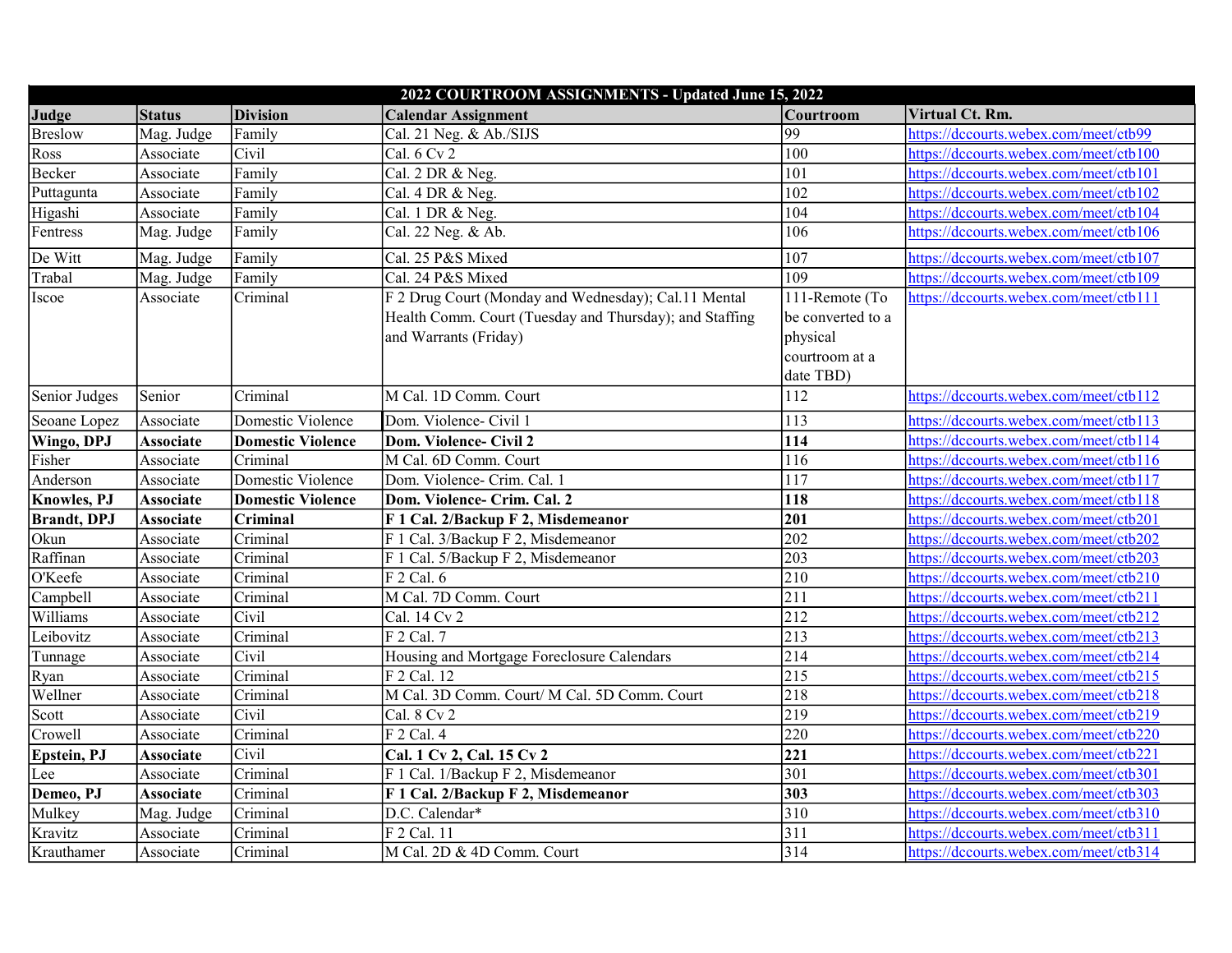| Pipe               | Mag. Judge       | Criminal               | D.C. Calendar*                                          | 316              | https://dccourts.webex.com/meet/ctb316         |
|--------------------|------------------|------------------------|---------------------------------------------------------|------------------|------------------------------------------------|
| Park               | Associate        | Criminal               | F 2 Cal. 10                                             | $\sqrt{317}$     | https://dccourts.webex.com/meet/ctb317         |
| Puig-Lugo          | Associate        | Civil                  | Cal. 11 Cv 2                                            | 318              | https://dccourts.webex.com/meet/ctb318         |
| Nooter             | Associate        | Criminal               | F 2 Cal. 5                                              | $319$            | https://dccourts.webex.com/meet/ctb319         |
| Rigsby             | Associate        | Civil                  | Cal. 10 Cv 2                                            | 320              | https://dccourts.webex.com/meet/ctb320         |
| <b>Staples</b>     | Associate        | Criminal               | $\overline{F}$ 2 Cal. 8                                 | 321              | https:// <u>dccourts.webex.com/meet/ctb321</u> |
| Dayson             | Associate        | Civil                  | Cal. $9$ Cv $2$                                         | $\overline{415}$ | https://dccourts.webex.com/meet/ctb415         |
| Pasichow           | Associate        | Civil                  | Cal. 12 Cv 2                                            | 516              | https://dccourts.webex.com/meet/ctb516         |
| Matini             | Associate        | Civil                  | Cal. 2 Cv 2                                             | $\overline{517}$ | https://dccourts.webex.com/meet/ctb517         |
| Irving             | Associate        | Civil                  | Cal. 3 Cv 1, Housing and Mortgage Foreclosure Calendars | $\overline{518}$ | https://dccourts.webex.com/meet/ctb518         |
| McKenna            | Associate        | Civil                  | Cal. 13 Cv 2                                            | $\sqrt{519}$     | https://dccourts.webex.com/meet/ctb519         |
| Parker             | Mag. Judge       | Probate and Tax        | Cal. 5                                                  | $A-46$           | https://dccourts.webex.com/meet/ctba46         |
| Cordero, DPJ       | <b>Associate</b> | <b>Probate and Tax</b> | Cal. 2                                                  | $A-48$           | https://dccourts.webex.com/meet/ctba48         |
| Christian, PJ      | <b>Associate</b> | <b>Probate and Tax</b> | CaI.3                                                   | $A-49$           | https://dccourts.webex.com/meet/ctba49         |
| McCabe             | Associate        | Probate and Tax        | Cal. 1                                                  | $A-50$           | https://dccourts.webex.com/meet/ctba50         |
| McLean             | Associate        | Probate and Tax        | Cal. 4                                                  | $A-51$           | https://dccourts.webex.com/meet/ctba51         |
| Arthur             | Mag. Judge       | Criminal/Domestic      | PHs/Arraign/DV/D.C. Calendar*                           | $C-$             | https://dccourts.webex.com/meet/ctb119         |
|                    |                  | Violence               |                                                         | 10/119/120/310/3 |                                                |
|                    |                  |                        |                                                         | 16/Remote        |                                                |
| Jones, D.          | Mag. Judge       | Criminal/Domestic      | PHs/Arraign/DV/D.C. Calendar*                           | $ C -$           | https://dccourts.webex.com/meet/ctb119         |
|                    |                  | Violence               |                                                         | 10/119/120/310/3 |                                                |
|                    |                  |                        |                                                         | 16/Remote        |                                                |
| Jones Bosier       | Mag. Judge       | Criminal/Domestic      | PHs/Arraign/DV/D.C. Calendar*                           | lc-              | https://dccourts.webex.com/meet/ctb119         |
|                    |                  | Violence               |                                                         | 10/119/120/310/3 |                                                |
|                    |                  |                        |                                                         | 16/Remote        |                                                |
| Raymond            | Mag. Judge       | Criminal/Domestic      | PHs/Arraign/DV/D.C. Calendar*                           | lc-              | https://dccourts.webex.com/meet/ctb119         |
|                    |                  | Violence               |                                                         | 10/119/120/310/3 |                                                |
|                    |                  |                        |                                                         | 16/Remote        |                                                |
| Rook               | Mag. Judge       | Family                 | M Health Comm./Cal. 34 Juv. Behav. Div. Pro./HOPE       | $JM-1$           | https://dccourts.webex.com/meet/ctbjm1         |
| Hertzfeld          | Associate        | Family                 | Cal. 7 Juvenile/Backup DR/Truancy/PINS/Juv. Behav. Div. | $JM-2$           | https://dccourts.webex.com/meet/ctbjm2         |
|                    |                  |                        | Pro./Adoptions                                          |                  |                                                |
| <b>Soltys, DPJ</b> | <b>Associate</b> | Family                 | Name Changes/SIJS/Backup/Emerg./Cal. 13 Ment.           | $JM-3$           | https://dccourts.webex.com/meet/ctbjm3         |
|                    |                  |                        | Health/Cal. 5 DR 1                                      |                  |                                                |
| Edelman, DPJ       | <b>Associate</b> | <b>Civil</b>           | Cal. 1 Cv 2, Cal. 16 Cv 2                               | $JM-4$           | https://dccourts.webex.com/meet/ctbjm4         |
| Israel             | Associate        | Family                 | Cal. 3 DR & Neg.                                        | $JM-5$           | https://dccourts.webex.com/meet/ctbjm5         |
| Salerno            | Associate        | Family                 | Cal. 6 Juvenile/Backup DR/Truancy/PINS/Juv. Behav. Div. | $JM-7$           | https://dccourts.webex.com/meet/ctbjm7         |
|                    |                  |                        | Pro./Adoptions                                          |                  |                                                |
| Noti               | Mag. Judge       | Family                 | Cal. 15 Neg./Cal. 31 Fam. Drug                          | $JM-8$           | https://dccourts.webex.com/meet/ctbjm8         |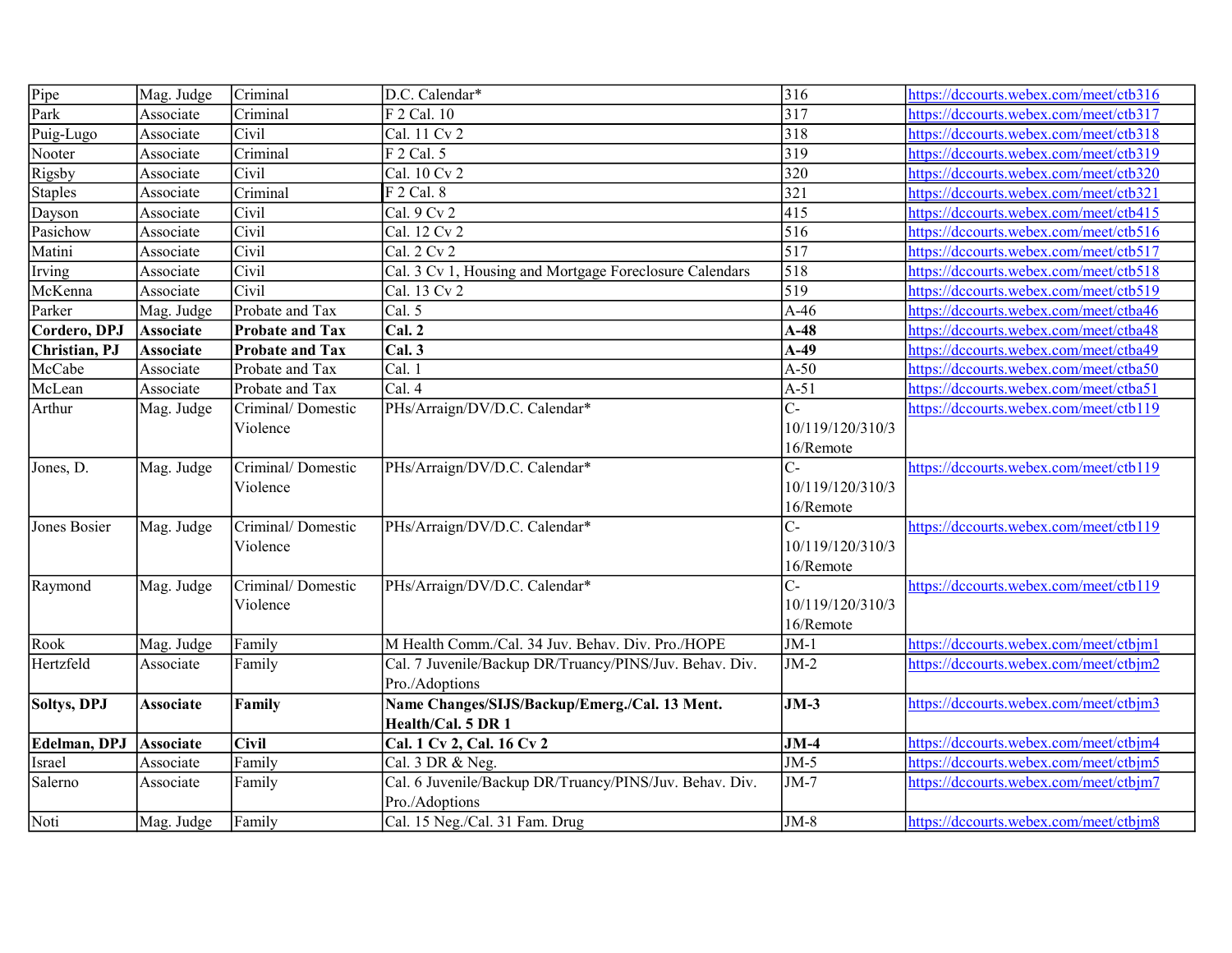| Wiedmann                   | Mag. Judge       | Family        | Cal. 28 Mental Habilitation (Monday, Wednesday, Thursday)/ JM-9 |            | https://dccourts.webex.com/meet/ctbjm9  |
|----------------------------|------------------|---------------|-----------------------------------------------------------------|------------|-----------------------------------------|
|                            |                  |               | Mental Health PC Hearings, Uncontested Divorces/ JM-15          |            |                                         |
|                            |                  |               | Backup                                                          |            |                                         |
| Albert                     | Mag. Judge       | Family        | Cal. 19 Neg. & Ab.                                              | $JM-10$    | https://dccourts.webex.com/meet/ctbjm10 |
| Johnson, N.                | Mag. Judge       | Family        | Cal. 18 Neg. & Ab./Cal. 33 Fathering Court/Uncontested          | $JM-11$    | https://dccourts.webex.com/meet/ctbjm11 |
|                            |                  |               | Divorce/Marriages                                               |            |                                         |
| Di Toro, PJ                | <b>Associate</b> | Family        | Name Changes/SIJS/Backup/Emerg./Cal. 13 Ment.                   | $JM-12$    | https://dccourts.webex.com/meet/ctbjm12 |
|                            |                  |               | Health/Cal. 5 DR 1                                              |            |                                         |
| Pittman                    | Associate        | Family        | Cal. 30 DR & Neg.                                               | $JM-13$    | https://dccourts.webex.com/meet/ctbjm13 |
| Beatty-Arthur              | Mag. Judge       | Family        | Cal. 27 New Referrals/Cal. 35 Juv. Behav. Div. Pro.             | $JM-15$    | https://dccourts.webex.com/meet/ctbjm15 |
| Medley                     | Mag. Judge       | Family        | Cal. 16 Neg & Ab./Cal. 17 Neg & Ab.                             | $JM-16$    | https://dccourts.webex.com/meet/ctbjm16 |
| Beshouri                   | Mag. Judge       | Civil         | $Civil***$                                                      | TBD        | TBD                                     |
| Bouchet                    | Mag. Judge       | Civil         | $Civil***$                                                      | TBD        | <b>TBD</b>                              |
| Herrmann                   | Mag. Judge       | Civil         | $Civil***$                                                      | TBD        | <b>TBD</b>                              |
| Nolan, DPMJ                | Mag. Judge       | <b>Backup</b> | <b>DRB Backup/Backup</b>                                        | <b>TBD</b> | <b>TBD</b>                              |
| Trafford, PMJ   Mag. Judge |                  | <b>Backup</b> | <b>Backup</b>                                                   | <b>TBD</b> | <b>TBD</b>                              |
|                            |                  |               |                                                                 |            |                                         |
| <b>Vila</b>                | Mag. Judge       | Civil         | $\overline{\text{Civil}}^{***}$                                 | TBD        | <b>TBD</b>                              |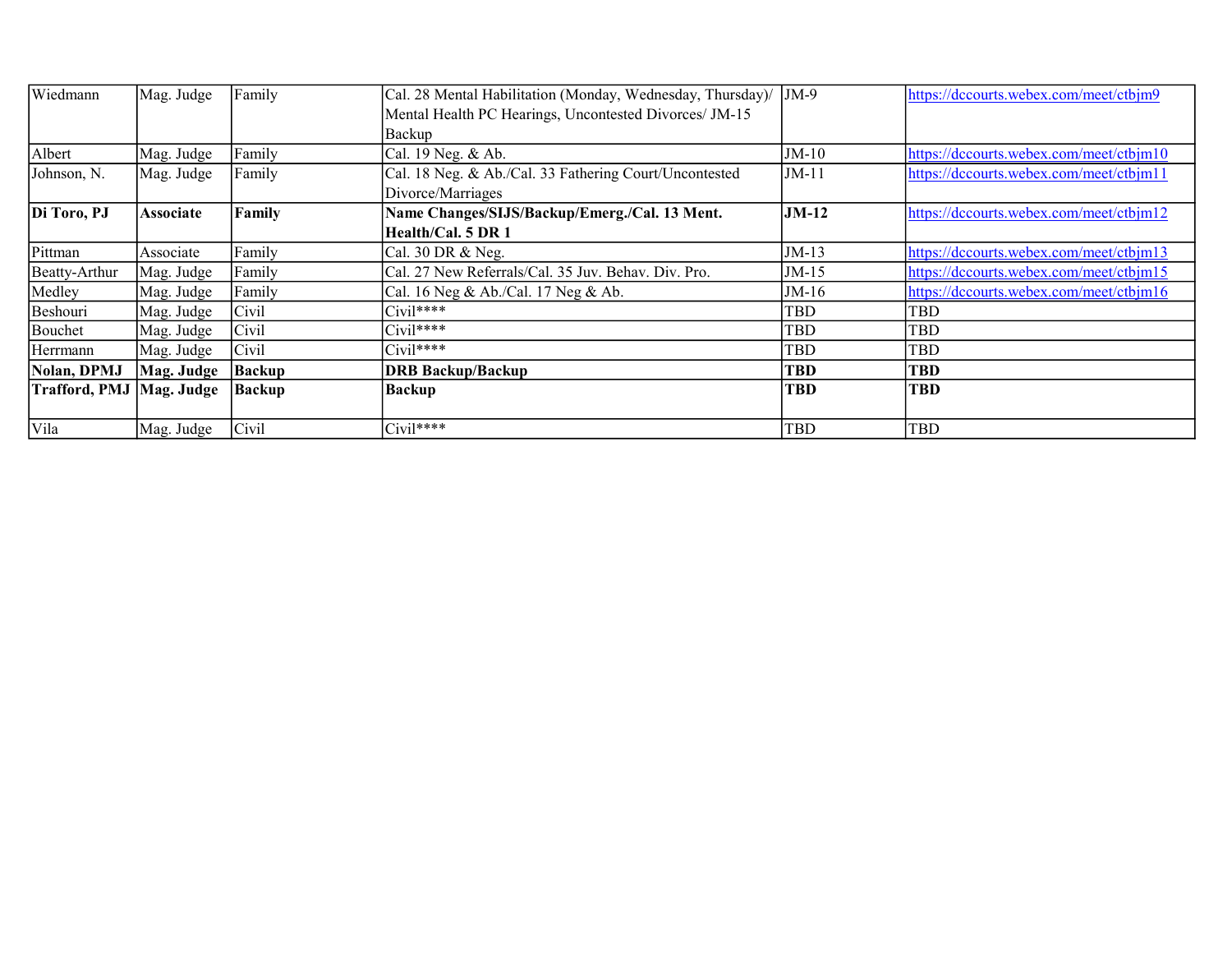| 2022 CIVIL DIVISION ASSIGNMENTS - Updated June 15, 2022 |                  |                                            |            |                                        |  |
|---------------------------------------------------------|------------------|--------------------------------------------|------------|----------------------------------------|--|
| Judge                                                   | <b>Status</b>    | Calendar                                   | Courtroom  | Virtual Ct. Rm.                        |  |
| Epstein, PJ                                             | <b>Associate</b> | <b>Cal. 1 Cv 2</b>                         | 221        | https://dccourts.webex.com/meet/ctb221 |  |
| Edelman, DPJ                                            | <b>Associate</b> | <b>Cal. 1 Cv 2</b>                         | $JM-4$     | https://dccourts.webex.com/meet/ctbjm4 |  |
| Matini                                                  | Associate        | Cal. 2 Cv 2                                | 517        | https://dccourts.webex.com/meet/ctb517 |  |
| Irving                                                  | Associate        | Cal. 3 Cv 1                                | 518        | https://dccourts.webex.com/meet/ctb518 |  |
| <b>VACANT</b>                                           | Associate        | Cal. 4 Cv 1                                |            |                                        |  |
| <b>VACANT</b>                                           | Associate        | Cal 5 Cv 2                                 |            |                                        |  |
| Ross                                                    | Associate        | Cal. 6 Cv 2                                | 100        | https://dccourts.webex.com/meet/ctb100 |  |
| <b>VACANT</b>                                           | Associate        | Cal. 7 Cv 2                                |            |                                        |  |
| Scott                                                   | Associate        | Cal. 8 Cv 2                                | 219        | https://dccourts.webex.com/meet/ctb219 |  |
| Dayson                                                  | Associate        | Cal. 9 Cv 2                                | 415        | https://dccourts.webex.com/meet/ctb415 |  |
| Rigsby                                                  | Associate        | Cal. 10 Cv 2                               | 320        | https://dccourts.webex.com/meet/ctb320 |  |
| Puig-Lugo                                               | Associate        | Cal. 11 Cv 2                               | 318        | https://dccourts.webex.com/meet/ctb318 |  |
| Pasichow                                                | Associate        | Cal. 12 Cv 2                               | 516        | https://dccourts.webex.com/meet/ctb516 |  |
| McKenna                                                 | Associate        | Cal. 13 Cv 2                               | 519        | https://dccourts.webex.com/meet/ctb519 |  |
| Williams                                                | Associate        | Cal. 14 Cv 2                               | 212        | https://dccourts.webex.com/meet/ctb212 |  |
| <b>Epstein, PJ</b>                                      | <b>Associate</b> | Cal. 15 Cv 2                               | 221        | https://dccourts.webex.com/meet/ctb221 |  |
| Edelman, DPJ                                            | <b>Associate</b> | Cal. 16 Cv 2                               | $JM-4$     | https://dccourts.webex.com/meet/ctbjm4 |  |
| Tunnage                                                 | Associate        | Housing and Mortgage Foreclosure Calendars | 214        | https://dccourts.webex.com/meet/ctb214 |  |
| Vila                                                    | Mag. Judge       | $Civil***$                                 | <b>TBD</b> | <b>TBD</b>                             |  |
| Herrmann                                                | Mag. Judge       | $Civil***$                                 | <b>TBD</b> | <b>TBD</b>                             |  |
| Beshouri                                                | Mag. Judge       | $Civil****$                                | <b>TBD</b> | <b>TBD</b>                             |  |
| Bouchet                                                 | Mag. Judge       | $Civil$ ****                               | <b>TBD</b> | <b>TBD</b>                             |  |
| <b>Trafford, PMJ</b>                                    | Mag. Judge       | <b>Backup</b>                              | <b>TBD</b> | <b>TBD</b>                             |  |
| Nolan, DPMJ                                             | Mag. Judge       | <b>Backup</b>                              | <b>TBD</b> | <b>TBD</b>                             |  |

\*\*\*\*Magistrate Judge rotation to be determined.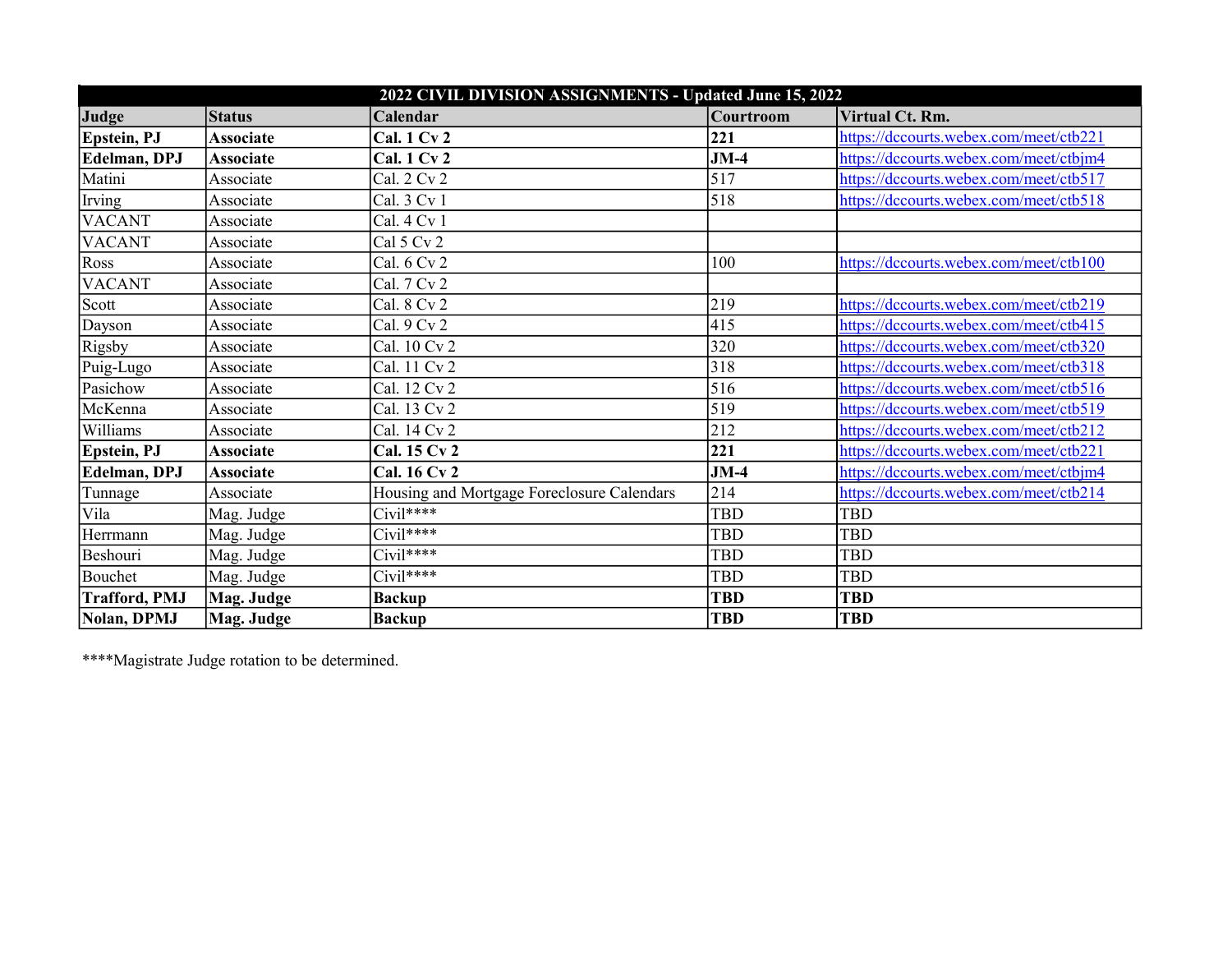| 2022 CRIMINAL DIVISION ASSIGNMENTS - Updated June 15, 2022 |                     |                                                   |                                |                                              |  |  |
|------------------------------------------------------------|---------------------|---------------------------------------------------|--------------------------------|----------------------------------------------|--|--|
| Judge                                                      | <b>Status</b>       | Calendar                                          | Courtroom                      | Virtual Ct. Rm.                              |  |  |
| Demeo, PJ                                                  | <b>Associate</b>    | F 1 Cal. 2/Backup F 2, Misdemeanor                | 303                            | https://dccourts.webex.com/meet/ctb303       |  |  |
| <b>Brandt</b> , DPJ                                        | <b>Associate</b>    | F 1 Cal. 2/Backup F 2, Misdemeanor                | 201                            | https://dccourts.webex.com/meet/ctb201       |  |  |
| Lee                                                        | Associate           | F 1 Cal. 1/Backup F 2, Misdemeanor                | 301                            | https://dccourts.webex.com/meet/ctb301       |  |  |
| Okun                                                       | Associate           | F 1 Cal. 3/Backup F 2, Misdemeanor                | 202                            | https://dccourts.webex.com/meet/ctb202       |  |  |
| <b>VACANT</b>                                              | Associate           | F 1 Cal. 4/Backup F 2, Misdemeanor                |                                |                                              |  |  |
| Raffinan                                                   | Associate           | F 1 Cal. 5/Backup F 2, Misdemeanor                | 203                            | https://dccourts.webex.com/meet/ctb203       |  |  |
| Crowell                                                    | Associate           | F 2 Cal. 4                                        | 220                            | https://dccourts.webex.com/meet/ctb220       |  |  |
| Nooter                                                     | Associate           | F 2 Cal. 5                                        | 319                            | https://dccourts.webex.com/meet/ctb319       |  |  |
| O'Keefe                                                    | Associate           | F 2 Cal. 6                                        | 210                            | https://dccourts.webex.com/meet/ctb210       |  |  |
| Leibovitz                                                  | Associate           | F 2 Cal. 7                                        | $\overline{213}$               | https://dccourts.webex.com/meet/ctb213       |  |  |
| <b>Staples</b>                                             | Associate           | F 2 Cal. 8                                        | 321                            | https://dccourts.webex.com/meet/ctb321       |  |  |
| Park                                                       | Associate           | F 2 Cal. 10                                       | 317                            | https://dccourts.webex.com/meet/ctb317       |  |  |
| Kravitz                                                    | Associate           | F 2 Cal. 11                                       | 311                            | https://dccourts.webex.com/meet/ctb311       |  |  |
| Ryan                                                       | Associate           | F 2 Cal. 12                                       | 215                            | https://dccourts.webex.com/meet/ctb215       |  |  |
|                                                            |                     | F 2 Drug Court (Monday and Wednesday); Cal.11     | 111-Remote (To be converted to | https://dccourts.webex.com/meet/ctb111       |  |  |
| <b>Iscoe</b>                                               | Associate           | Mental Health Comm. Court (Tuesday and Thursday); | a physical courtroom at a date |                                              |  |  |
|                                                            |                     | and Staffing and Warrants (Friday)                | TBD)                           |                                              |  |  |
| Senior Judges                                              | Senior              | M Cal. 1D Comm. Court                             | 112                            | https://dccourts.webex.com/meet/ctb112       |  |  |
|                                                            | Senior              | Back-Up: (Senior Judges) Citation                 | Remote                         | dccourts.webex.com/meet/ctbCitationDiversion |  |  |
| Senior Judges                                              |                     | Arraignments/Diversion/Warrants                   |                                |                                              |  |  |
| Krauthamer                                                 | Associate           | M Cal. 2D & 4D Comm. Court                        | 314                            | https://dccourts.webex.com/meet/ctb314       |  |  |
| Wellner                                                    | Associate           | M Cal. 3D Comm. Court/ M Cal. 5D Comm. Court      | 218                            | https://dccourts.webex.com/meet/ctb218       |  |  |
| Fisher                                                     | Associate           | M Cal. 6D Comm. Court                             | $\overline{116}$               | https://dccourts.webex.com/meet/ctb116       |  |  |
| Campbell                                                   | Associate           | M Cal. 7D Comm. Court                             | 211                            | https://dccourts.webex.com/meet/ctb211       |  |  |
| Arthur                                                     | Mag. Judge          | PHs/Arraign/DV/D.C. Calendar*                     | C-10/119/120/310/316/Remote    | https://dccourts.webex.com/meet/ctb119       |  |  |
| Jones, D.                                                  | Mag. Judge          | PHs/Arraign/DV/D.C. Calendar*                     | C-10/119/120/310/316/Remote    | https://dccourts.webex.com/meet/ctb119       |  |  |
| Jones Bosier                                               | Mag. Judge          | PHs/Arraign/DV/D.C. Calendar*                     | C-10/119/120/310/316/Remote    | https://dccourts.webex.com/meet/ctb119       |  |  |
| Raymond                                                    | Mag. Judge          | PHs/Arraign/DV/D.C. Calendar*                     | C-10/119/120/310/316/Remote    | https://dccourts.webex.com/meet/ctb119       |  |  |
| Mulkey                                                     | Mag. Judge          | D.C. Calendar*                                    | 310                            | https://dccourts.webex.com/meet/ctb310       |  |  |
| Pipe                                                       | Mag. Judge          | D.C. Calendar*                                    | 316                            | https://dccourts.webex.com/meet/ctb316       |  |  |
| <b>VACANT</b>                                              | Mag. Judge          | PHs/Arraign/DV/D.C. Calendar*                     | C-10/119/120/310/316/Remote    | https://dccourts.webex.com/meet/ctb119       |  |  |
| <b>VACANT</b>                                              | Mag. Judge          | Backup                                            | <b>TBD</b>                     | <b>TBD</b>                                   |  |  |
| <b>Trafford, PMJ</b>                                       | Mag. Judge          | <b>Backup</b>                                     | <b>TBD</b>                     | <b>TBD</b>                                   |  |  |
| Nolan, DPMJ                                                | Mag. Judge   Backup |                                                   | <b>TBD</b>                     | <b>TBD</b>                                   |  |  |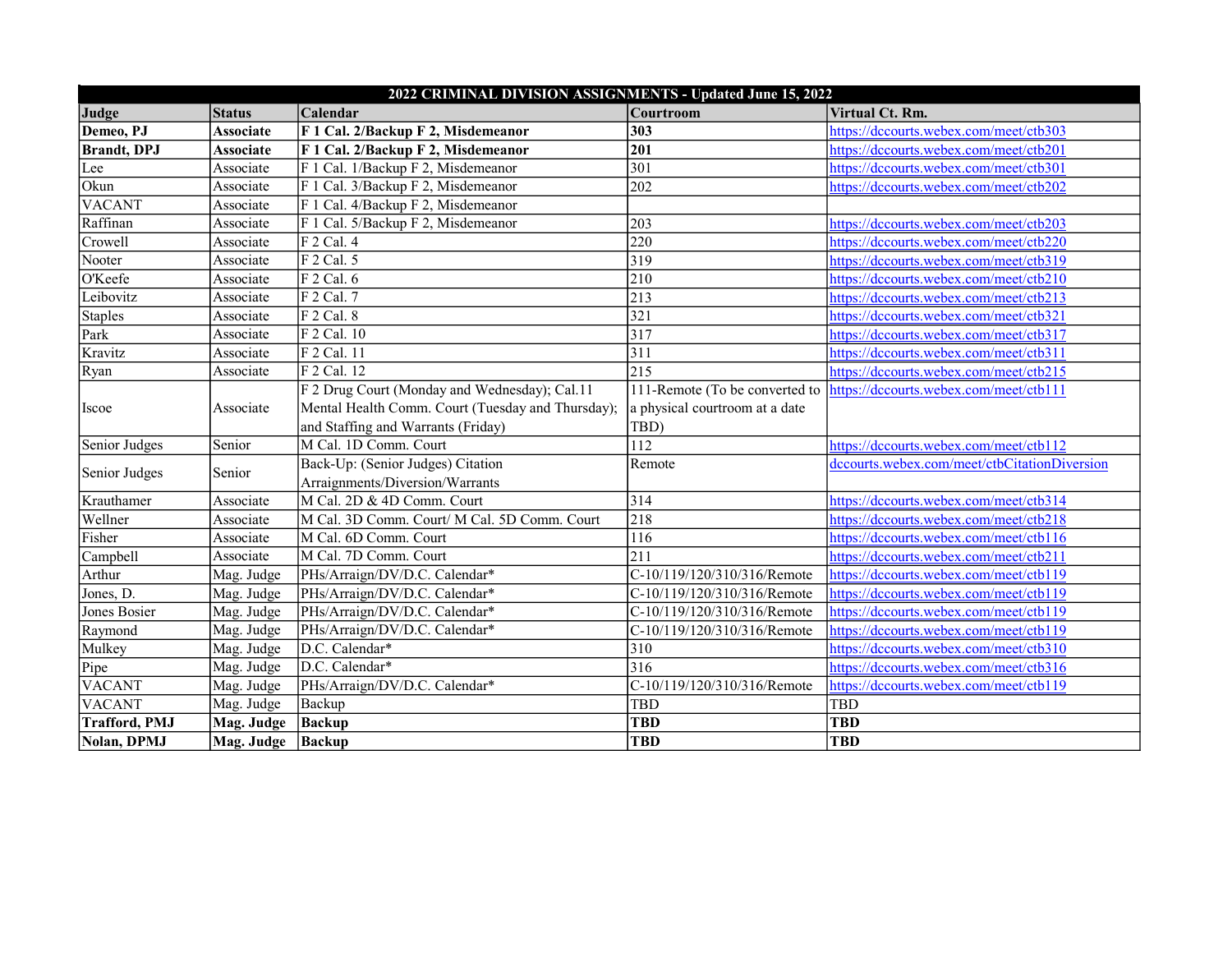| 2022 DOMESTIC VIOLENCE UNIT ASSIGNMENTS - Updated June 15, 2022 |                     |                               |                             |                                        |  |
|-----------------------------------------------------------------|---------------------|-------------------------------|-----------------------------|----------------------------------------|--|
| Judge                                                           | <b>Status</b>       | <b>Calendar</b>               | Courtroom                   | Virtual Ct. Rm.                        |  |
| <b>Knowles</b> , PJ                                             | <b>Associate</b>    | Dom. Violence- Crim. Cal. 2   | 118                         | https://dccourts.webex.com/meet/ctb118 |  |
| <b>Wingo, DPJ</b>                                               | <b>Associate</b>    | Dom. Violence- Civil 2        | 114                         | https://dccourts.webex.com/meet/ctb114 |  |
| Anderson                                                        | Associate           | Dom. Violence- Crim. Cal. 1   | 117                         | https://dccourts.webex.com/meet/ctb117 |  |
| Seoane Lopez                                                    | Associate           | Dom. Violence- Civil 1        | 113                         | https://dccourts.webex.com/meet/ctb113 |  |
| Arthur                                                          | Mag. Judge          | PHs/Arraign/DV/D.C. Calendar* | C-10/119/120/310/316/Remote | https://dccourts.webex.com/meet/ctb119 |  |
| Jones, D.                                                       | Mag. Judge          | PHs/Arraign/DV/D.C. Calendar* | C-10/119/120/310/316/Remote | https://dccourts.webex.com/meet/ctb119 |  |
| Jones Bosier                                                    | Mag. Judge          | PHs/Arraign/DV/D.C. Calendar* | C-10/119/120/310/316/Remote | https://dccourts.webex.com/meet/ctb119 |  |
| Raymond                                                         | Mag. Judge          | PHs/Arraign/DV/D.C. Calendar* | C-10/119/120/310/316/Remote | https://dccourts.webex.com/meet/ctb119 |  |
| <b>VACANT</b>                                                   | Mag. Judge          | PHs/Arraign/DV/D.C. Calendar* | C-10/119/120/310/316/Remote | https://dccourts.webex.com/meet/ctb119 |  |
| Family Ct. Mag. Judges                                          | Mag. Judge          | Backup                        | TBD                         | TBD                                    |  |
|                                                                 |                     |                               | TBD                         | https://dccourts.webex.com/meet/ctbjm9 |  |
| <b>Trafford, PMJ</b>                                            | Mag. Judge          | Backup                        |                             | https://dccourts.webex.com/meet/ctb108 |  |
| Nolan, DPMJ                                                     |                     |                               | TBD                         | https://dccourts.webex.com/meet/ctbjm9 |  |
|                                                                 | Mag. Judge   Backup |                               |                             | https://dccourts.webex.com/meet/ctb108 |  |

\*Senior Judges will act as back-up judges and provide leave coverage.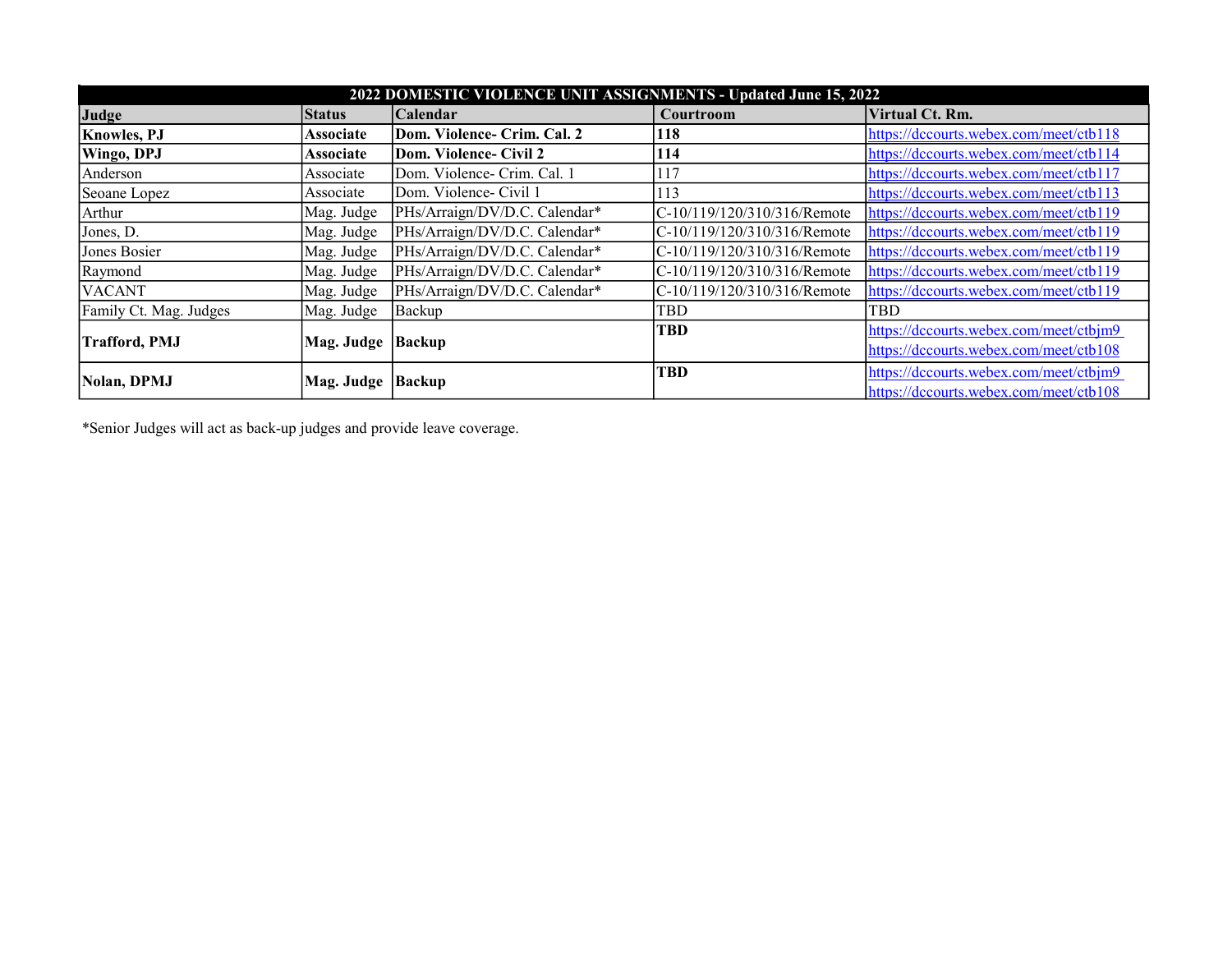| 2022 FAMILY COURT ASSIGNMENTS - Updated June 15, 2022 |                  |                                                                             |           |                                         |  |  |
|-------------------------------------------------------|------------------|-----------------------------------------------------------------------------|-----------|-----------------------------------------|--|--|
| Judge                                                 | <b>Status</b>    | Calendar                                                                    | Courtroom | Virtual Ct. Rm.                         |  |  |
| Di Toro, PJ                                           | Associate        | Name Changes/SIJS/Backup/Emerg./Cal. 13 Ment. Health/Cal. 5 DR 1            | $JM-12$   | https://dccourts.webex.com/meet/ctbjm12 |  |  |
| <b>Soltys, DPJ</b>                                    | <b>Associate</b> | Name Changes/SIJS/Backup/Emerg./Cal. 13 Ment. Health/Cal. 5 DR 1            | $JM-3$    | https://dccourts.webex.com/meet/ctbim3  |  |  |
| Higashi                                               | Associate        | Cal. 1 DR & Neg.                                                            | 104       | https://dccourts.webex.com/meet/ctb104  |  |  |
| Becker                                                | Associate        | Cal. 2 DR & Neg.                                                            | 101       | https://dccourts.webex.com/meet/ctb101  |  |  |
| Israel                                                | Associate        | Cal. 3 DR & Neg.                                                            | $JM-5$    | https://dccourts.webex.com/meet/ctbjm5  |  |  |
| Puttagunta                                            | Associate        | Cal. 4 DR & Neg.                                                            | 102       | https://dccourts.webex.com/meet/ctb102  |  |  |
| Salerno                                               | Associate        | Cal. 6 Juvenile/Backup DR/Truancy/PINS/Juv. Behav. Div. Pro./Adoptions      | $JM-7$    | https://dccourts.webex.com/meet/ctbjm7  |  |  |
| Hertzfeld                                             | Associate        | Cal. 7 Juvenile/Backup DR/Truancy/PINS/Juv. Behav. Div. Pro./Adoptions      | $JM-2$    | https://dccourts.webex.com/meet/ctbjm2  |  |  |
| <b>VACANT</b>                                         | Associate        | Cal. 8 Truancy/PINS/Uncont. Div./ Cal. 11 Adoptions                         |           |                                         |  |  |
| <b>VACANT</b>                                         | Associate        | Cal. 9 Juvenile/DR                                                          |           |                                         |  |  |
| <b>VACANT</b>                                         | Associate        | Cal. 29 DR & Neg.                                                           | 103       | https://dccourts.webex.com/meet/ctb103  |  |  |
| Pittman                                               | Associate        | Cal. 30 DR & Neg.                                                           | $JM-13$   | https://dccourts.webex.com/meet/ctbjm13 |  |  |
| Noti                                                  | Mag. Judge       | Cal. 15 Neg./Cal. 31 Fam. Drug                                              | $JM-8$    | https://dccourts.webex.com/meet/ctbjm8  |  |  |
| Medley                                                | Mag. Judge       | Cal. 16 Neg. & Ab./Cal. 17 Neg. & Ab.                                       | $JM-16$   | https://dccourts.webex.com/meet/ctbim16 |  |  |
| Johnson, N.                                           | Mag. Judge       | Cal. 18 Neg. & Ab./Cal. 33 Fathering Court/Uncontested Divorce/Marriages    | $JM-11$   | https://dccourts.webex.com/meet/ctbjm11 |  |  |
| Albert                                                | Mag. Judge       | Cal. 19 Neg. & Ab.                                                          | $JM-10$   | https://dccourts.webex.com/meet/ctbjm10 |  |  |
| <b>VACANT</b>                                         | Mag. Judge       | Cal. 20 Neg. & Ab./Uncontested Divorce/Marriages                            | $JM-18$   | https://dccourts.webex.com/meet/ctbjm18 |  |  |
| <b>Breslow</b>                                        | Mag. Judge       | Cal. 21 Neg. & Ab./SIJS                                                     | 99        | https://dccourts.webex.com/meet/ctb99   |  |  |
| Fentress                                              | Mag. Judge       | Cal. 22 Neg. & Ab.                                                          | 106       | https://dccourts.webex.com/meet/ctb106  |  |  |
| Trabal                                                | Mag. Judge       | Cal. 24 P&S Mixed                                                           | 109       | https://dccourts.webex.com/meet/ctb109  |  |  |
| De Witt                                               | Mag. Judge       | Cal. 25 P&S Mixed                                                           | 107       | https://dccourts.webex.com/meet/ctb107  |  |  |
| <b>VACANT</b>                                         | Mag. Judge       | Cal. 26 P&S Mixed                                                           |           |                                         |  |  |
| Beatty-Arthur**                                       | Mag. Judge       | Cal. 27 New Referrals/Cal. 35 Juv. Behav. Div. Pro.                         | $JM-15$   | https://dccourts.webex.com/meet/ctbim15 |  |  |
| Wiedmann                                              | Mag. Judge       | Cal. 28 Mental Habilitation (Monday, Wednesday, Thursday)/ Mental Health PC | $JM-9$    | https://dccourts.webex.com/meet/ctbjm9  |  |  |
|                                                       |                  | Hearings, Uncontested Divorces/ JM-15 Backup                                |           |                                         |  |  |
| Rook                                                  | Mag. Judge       | M Health Comm./Cal. 34 Juv. Behav. Div. Pro./HOPE                           | $JM-1$    | https://dccourts.webex.com/meet/ctbim1  |  |  |
| Mag. Judges                                           | Mag. Judge       | $\mathbf{P} \& \mathbf{S}$ Civil Contempt                                   | $JM-6$    | https://dccourts.webex.com/meet/ctbjm6  |  |  |
| <b>Trafford, PMJ</b>                                  | Mag. Judge       | Backup                                                                      |           |                                         |  |  |
| Nolan, DPMJ                                           | Mag. Judge       | <b>DRB</b> Backup/Backup                                                    |           |                                         |  |  |

\*\* Backup Small Claims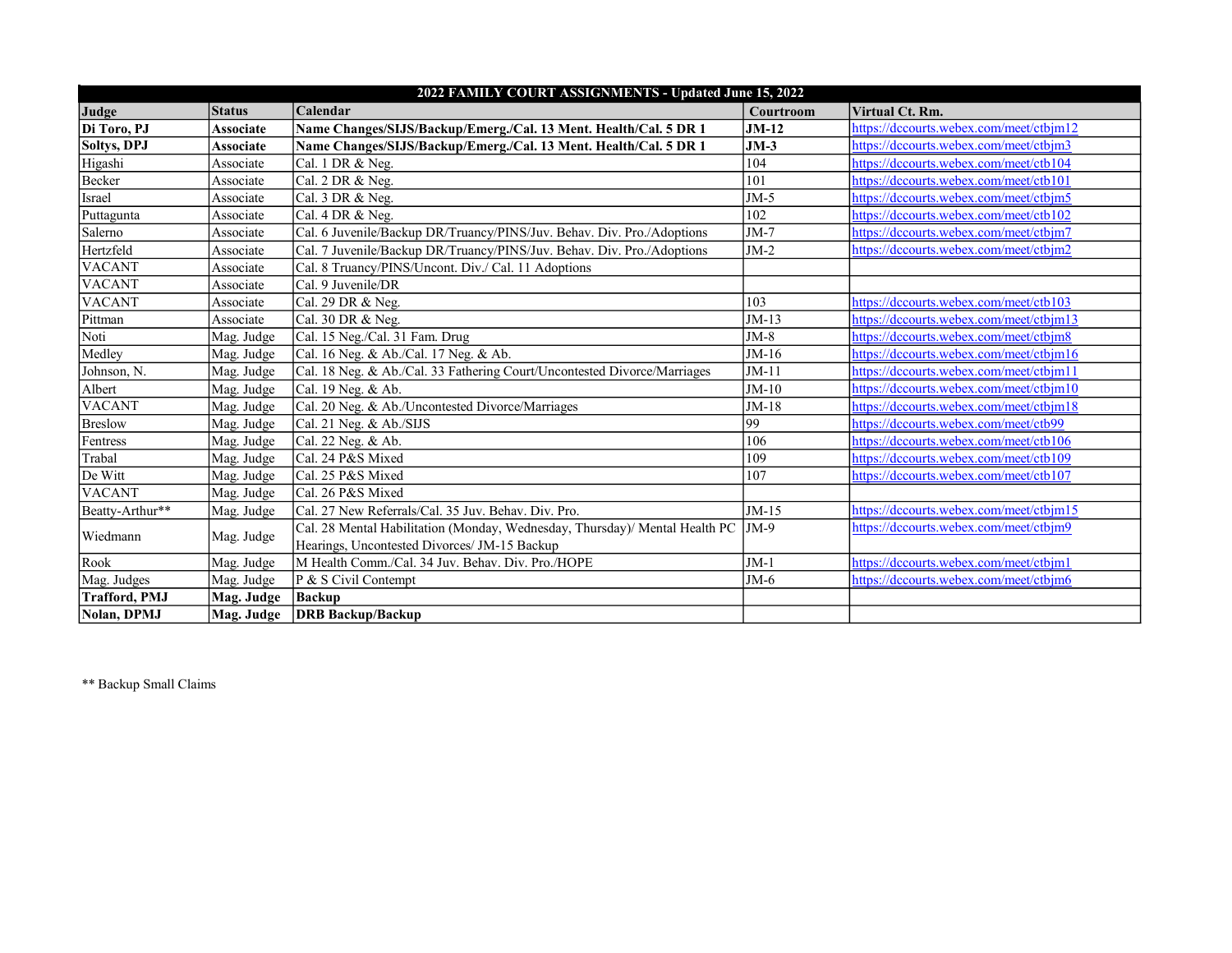| 2022 PROBATE AND TAX DIVISION ASSIGNMENTS - Updated June 15, 2022 |                  |          |                  |                                        |  |  |
|-------------------------------------------------------------------|------------------|----------|------------------|----------------------------------------|--|--|
| Judge                                                             | <b>Status</b>    | Calendar | Courtroom        | Virtual Ct. Rm.                        |  |  |
| Christian, PJ                                                     | <b>Associate</b> | Cal. 3   | A-49             | https://dccourts.webex.com/meet/ctba49 |  |  |
| Cordero, DPJ                                                      | <b>Associate</b> | Cal. 2   | $\mathbf{A}$ -48 | https://dccourts.webex.com/meet/ctba48 |  |  |
| McCabe                                                            | Associate        | Cal. 1   | $A-50$           | https://dccourts.webex.com/meet/ctba50 |  |  |
| McLean                                                            | Associate        | Cal. 4   | $A-51$           | https://dccourts.webex.com/meet/ctba51 |  |  |
| Parker                                                            | Mag. Judge       | Cal. 5   | $A-46$           | https://dccourts.webex.com/meet/ctba46 |  |  |
| <b>Trafford, PMJ</b>                                              | Mag. Judge       | Backup   | <b>TBD</b>       | <b>TBD</b>                             |  |  |
| Nolan, DPMJ                                                       | Mag. Judge       | Backup   | <b>TBD</b>       | <b>TBD</b>                             |  |  |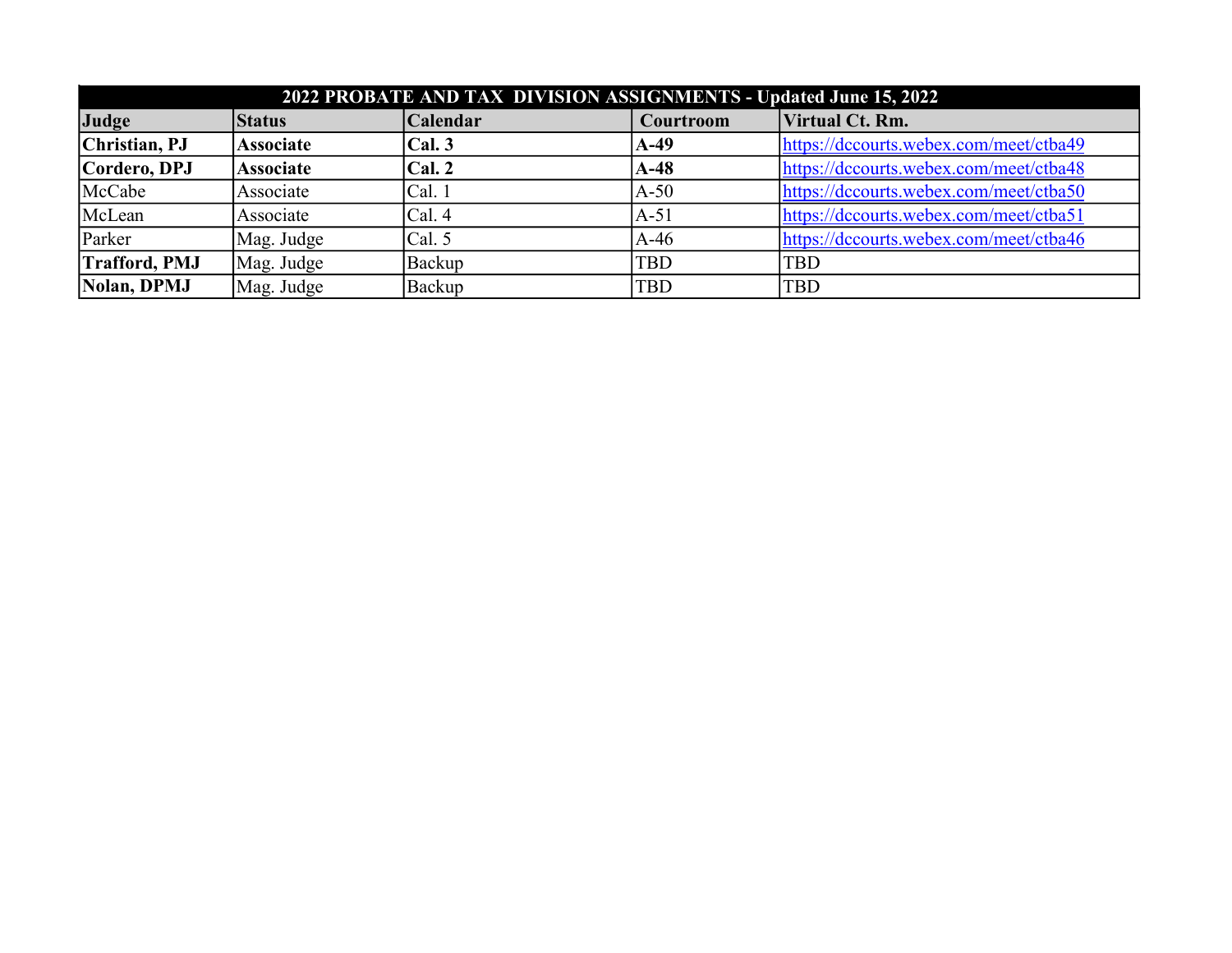|                     |                  | 2022 ASSOCIATE JUDGE ASSIGNMENTS - Updated June 15, 2022                                                                              |                                                                                |                                         |
|---------------------|------------------|---------------------------------------------------------------------------------------------------------------------------------------|--------------------------------------------------------------------------------|-----------------------------------------|
| Judge               | <b>Division</b>  | <b>Calendar Assignment</b>                                                                                                            | Courtroom(s)                                                                   | Virtual Ct. Rm.                         |
| Anderson            | Associate        | Dom. Violence- Crim. Cal. 1                                                                                                           | 117                                                                            | https://dccourts.webex.com/meet/ctb117  |
| Becker              | Associate        | Cal. 2 DR & Neg.                                                                                                                      | 101                                                                            | https://dccourts.webex.com/meet/ctb101  |
| <b>Brandt</b> , DPJ | <b>Associate</b> | F 1 Cal. 2/Backup F 2, Misdemeanor                                                                                                    | 201                                                                            | https://dccourts.webex.com/meet/ctb201  |
| Campbell            | Associate        | M Cal. 7D Comm. Court                                                                                                                 | 211                                                                            | https://dccourts.webex.com/meet/ctb211  |
| Christian, PJ       | <b>Associate</b> | Cal.3                                                                                                                                 | $A-49$                                                                         | https://dccourts.webex.com/meet/ctba49  |
| Cordero, DPJ        | <b>Associate</b> | Cal. 2                                                                                                                                | $A-48$                                                                         | https://dccourts.webex.com/meet/ctba48  |
| Crowell             | Associate        | $F$ 2 Cal. 4                                                                                                                          | 220                                                                            | https://dccourts.webex.com/meet/ctb220  |
| Dayson              | Associate        | Cal. $9$ Cv $2$                                                                                                                       | 415                                                                            | https://dccourts.webex.com/meet/ctb415  |
| Demeo, PJ           | <b>Associate</b> | F 1 Cal. 2/Backup F 2, Misdemeanor                                                                                                    | 303                                                                            | https://dccourts.webex.com/meet/ctb303  |
| Di Toro, PJ         | <b>Associate</b> | Name Changes/SIJS/Backup/Emerg./Cal. 13 Ment. Health/Cal. 5 DR 1                                                                      | $JM-12$                                                                        | https://dccourts.webex.com/meet/ctbjm12 |
| Edelman, DPJ        | Associate        | Cal. 1 Cv 2, Cal. 16 Cv 2                                                                                                             | $JM-4$                                                                         | https://dccourts.webex.com/meet/ctbjm4  |
| Epstein, PJ         | <b>Associate</b> | Cal. 1 Cv 2, Cal. 15 Cv 2                                                                                                             | 221                                                                            | https://dccourts.webex.com/meet/ctb221  |
| Fisher              | Associate        | M Cal. 6D Comm. Court                                                                                                                 | 116                                                                            | https://dccourts.webex.com/meet/ctb116  |
| Hertzfeld           | Associate        | Cal. 7 Juvenile/Backup DR/Truancy/PINS/Juv. Behav. Div. Pro./Adoptions                                                                | $JM-2$                                                                         | https://dccourts.webex.com/meet/ctbjm2  |
| Higashi             | Associate        | Cal. 1 DR & Neg.                                                                                                                      | 104                                                                            | https://dccourts.webex.com/meet/ctb104  |
| Irving              | Associate        | Cal. 3 Cv 1, Housing and Mortgage Foreclosure Calendars                                                                               | 518                                                                            | https://dccourts.webex.com/meet/ctb518  |
| Iscoe               | Associate        | F 2 Drug Court (Monday and Wednesday); Cal.11 Mental Health Comm. Court<br>(Tuesday and Thursday); and Staffing and Warrants (Friday) | 111-Remote (To<br>be converted to a<br>physical<br>courtroom at a<br>date TBD) | https://dccourts.webex.com/meet/ctb111  |
| Israel              | Associate        | Cal. 3 DR & Neg.                                                                                                                      | $JM-5$                                                                         | https://dccourts.webex.com/meet/ctbjm5  |
| <b>Knowles</b> , PJ | <b>Associate</b> | Dom. Violence- Crim. Cal. 2                                                                                                           | 118                                                                            | https://dccourts.webex.com/meet/ctb118  |
| Krauthamer          | Associate        | M Cal. 2D & 4D Comm. Court                                                                                                            | 314                                                                            | https://dccourts.webex.com/meet/ctb314  |
| Kravitz             | Associate        | F 2 Cal. 11                                                                                                                           | 311                                                                            | https://dccourts.webex.com/meet/ctb311  |
| Lee                 | Associate        | F 1 Cal. 1/Backup F 2, Misdemeanor                                                                                                    | 301                                                                            | https://dccourts.webex.com/meet/ctb301  |
| Leibovitz           | Associate        | $F$ 2 Cal. 7                                                                                                                          | 213                                                                            | https://dccourts.webex.com/meet/ctb213  |
| Matini              | Associate        | Cal. 2 Cv 2                                                                                                                           | 517                                                                            | https://dccourts.webex.com/meet/ctb517  |
| McCabe              | Associate        | Cal. 1                                                                                                                                | $A-50$                                                                         | https://dccourts.webex.com/meet/ctba50  |
| McKenna             | Associate        | Cal. 13 Cv 2                                                                                                                          | 519                                                                            | https://dccourts.webex.com/meet/ctb519  |
| McLean              | Associate        | Cal. 4                                                                                                                                | $A-51$                                                                         | https://dccourts.webex.com/meet/ctba51  |
| Nooter              | Associate        | $F$ 2 Cal. 5                                                                                                                          | 319                                                                            | https://dccourts.webex.com/meet/ctb319  |
| O'Keefe             | Associate        | $F$ 2 Cal. 6                                                                                                                          | 210                                                                            | https://dccourts.webex.com/meet/ctb210  |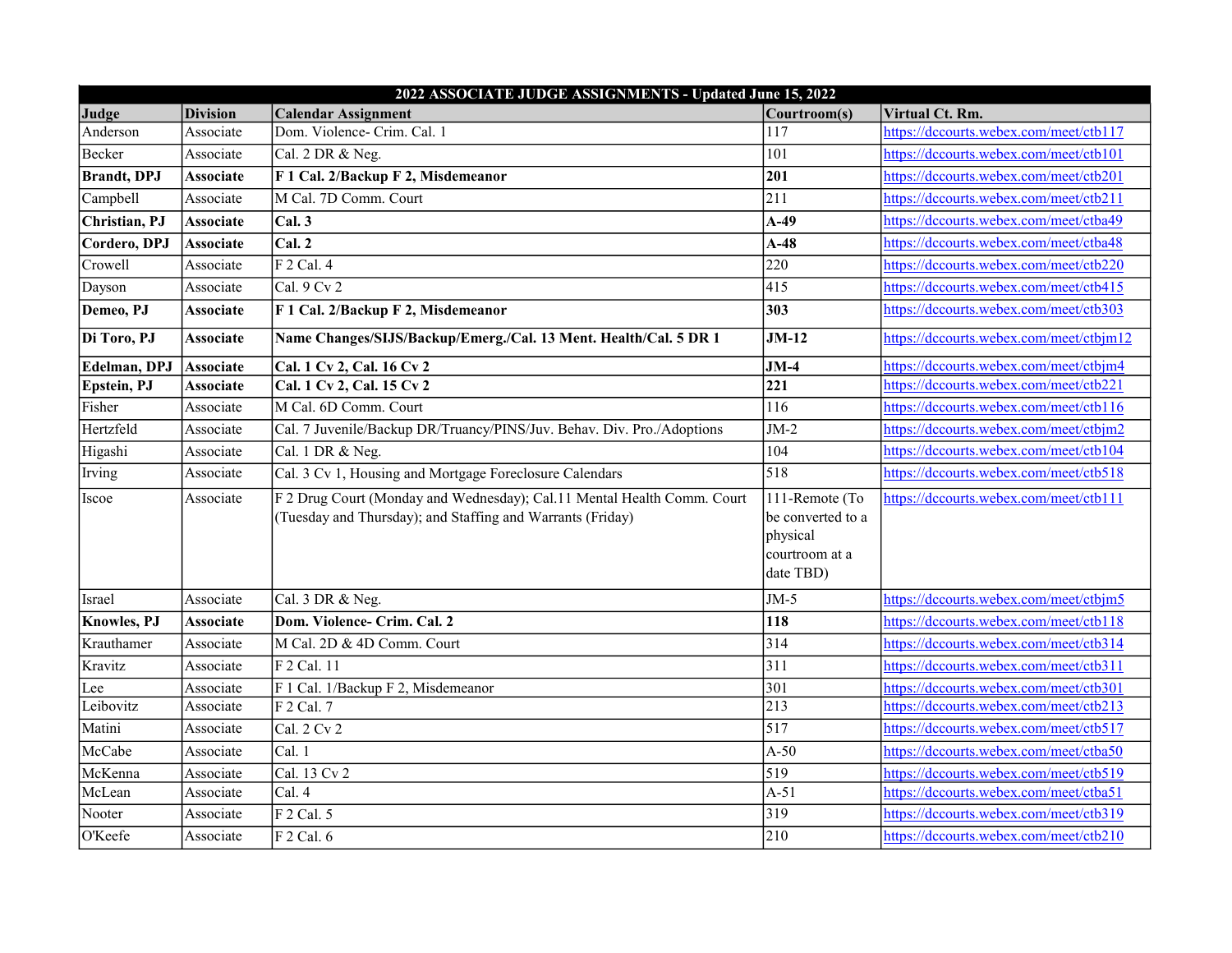| Okun               | Associate        | F 1 Cal. 3/Backup F 2, Misdemeanor                                     | 202     | https://dccourts.webex.com/meet/ctb202  |
|--------------------|------------------|------------------------------------------------------------------------|---------|-----------------------------------------|
| Park               | Associate        | $F$ 2 Cal. 10                                                          | 317     | https://dccourts.webex.com/meet/ctb317  |
| Pasichow           | Associate        | Cal. 12 Cv 2                                                           | 516     | https://dccourts.webex.com/meet/ctb516  |
| Pittman            | Associate        | Cal. 30 DR $&$ Neg.                                                    | $JM-13$ | https://dccourts.webex.com/meet/ctbjm13 |
| Puig-Lugo          | Associate        | Cal. 11 Cv 2                                                           | 318     | https://dccourts.webex.com/meet/ctb318  |
| Puttagunta         | Associate        | Cal. 4 DR & Neg.                                                       | 102     | https://dccourts.webex.com/meet/ctb102  |
| Raffinan           | Associate        | F 1 Cal. 5/Backup F 2, Misdemeanor                                     | 203     | https://dccourts.webex.com/meet/ctb203  |
| Rigsby             | Associate        | Cal. 10 Cv 2                                                           | 320     | https://dccourts.webex.com/meet/ctb320  |
| Ross               | Associate        | $ $ Cal. 6 Cv 2                                                        | 100     | https://dccourts.webex.com/meet/ctb100  |
| Ryan               | Associate        | F 2 Cal. 12                                                            | 215     | https://dccourts.webex.com/meet/ctb215  |
| <b>VACANT</b>      | Associate        | Cal. 29 DR & Neg.                                                      | 103     | https://dccourts.webex.com/meet/ctb103  |
| Salerno            | Associate        | Cal. 6 Juvenile/Backup DR/Truancy/PINS/Juv. Behav. Div. Pro./Adoptions | $JM-7$  | https://dccourts.webex.com/meet/ctbjm7  |
| Scott              | Associate        | Cal. 8 Cv 2                                                            | 219     | https://dccourts.webex.com/meet/ctb219  |
| Seoane Lopez       | Associate        | Dom. Violence- Civil 1                                                 | 113     | https://dccourts.webex.com/meet/ctb113  |
|                    |                  | Name Changes/SIJS/Backup/Emerg./Cal. 13 Ment. Health/Cal. 5 DR 1       | $JM-3$  | https://dccourts.webex.com/meet/ctbjm3  |
| <b>Soltys, DPJ</b> | <b>Associate</b> |                                                                        |         |                                         |
| <b>Staples</b>     | Associate        | F 2 Cal. 8                                                             | 321     | https://dccourts.webex.com/meet/ctb321  |
| Tunnage            | Associate        | Housing and Mortgage Foreclosure Calendars                             | 214     | https://dccourts.webex.com/meet/ctb214  |
| Wellner            | Associate        | M Cal. 3D Comm. Court/ M Cal. 5D Comm. Court                           | 218     | https://dccourts.webex.com/meet/ctb218  |
| Williams           | Associate        | Cal. 14 Cv 2                                                           | 212     | https://dccourts.webex.com/meet/ctb212  |
| Wingo, DPJ         | <b>Associate</b> | Dom. Violence- Civil 2                                                 | 114     | https://dccourts.webex.com/meet/ctb114  |
| <b>VACANT</b>      | Associate        | Cal. 4 Cv 1                                                            |         |                                         |
| <b>VACANT</b>      | Associate        | Cal 5 Cv 2                                                             |         |                                         |
| <b>VACANT</b>      | Associate        | Cal. 7 Cv 2                                                            |         |                                         |
| <b>VACANT</b>      | Associate        | F 1 Cal. 4/Backup F 2, Misdemeanor                                     |         |                                         |
| <b>VACANT</b>      | Associate        | $F 2$ Cal. 8                                                           | 321     | https://dccourts.webex.com/meet/ctb321  |
| <b>VACANT</b>      | Associate        | Dom. Violence- Civil 1                                                 | 113     | https://dccourts.webex.com/meet/ctb113  |
| <b>VACANT</b>      | Associate        | Cal. 4 DR & Neg.                                                       | 102     | https://dccourts.webex.com/meet/ctb102  |
| <b>VACANT</b>      | Associate        | Cal. 8 Truancy/PINS/Uncont. Div./ Cal. 11 Adoptions                    |         |                                         |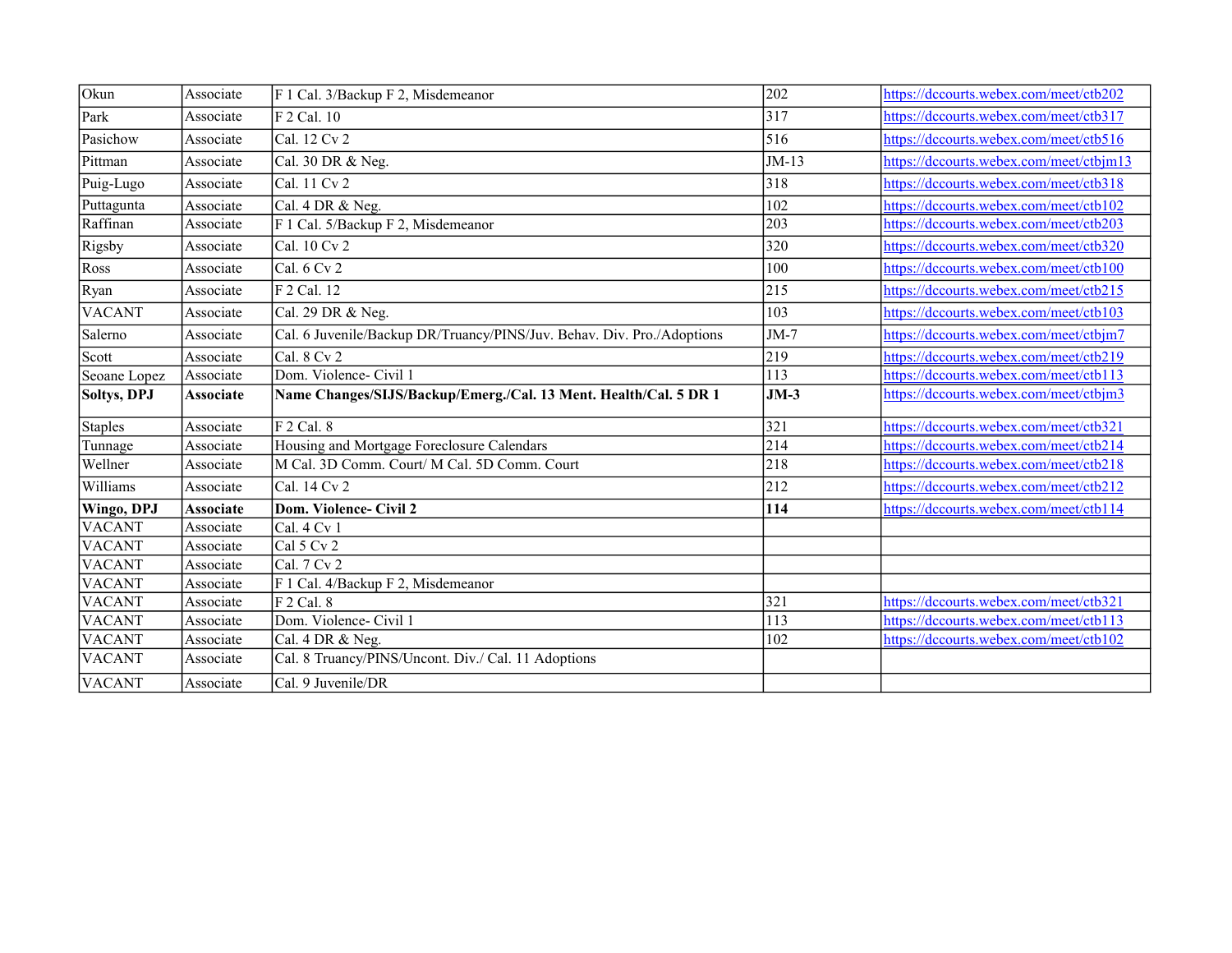| 2022 MAGISTRATE JUDGE ASSIGNMENTS - Updated June 15, 2022 |                 |                                                                             |                             |                                         |  |  |  |
|-----------------------------------------------------------|-----------------|-----------------------------------------------------------------------------|-----------------------------|-----------------------------------------|--|--|--|
| Judge                                                     | <b>Division</b> | <b>Calendar Assignment</b>                                                  | Courtroom(s)                | Virtual Ct. Rm.                         |  |  |  |
| Albert                                                    | Mag. Judge      | Cal. 19 Neg. & Ab.                                                          | $JM-10$                     | https://dccourts.webex.com/meet/ctbim10 |  |  |  |
| Arthur                                                    | Mag. Judge      | PHs/Arraign/DV/D.C. Calendar*                                               | C-10/119/120/310/316/Remote | https://dccourts.webex.com/meet/ctb119  |  |  |  |
| Beatty-Arthur                                             | Mag. Judge      | Cal. 27 New Referrals/Cal. 35 Juv. Behav. Div. Pro.                         | $JM-15$                     | https://dccourts.webex.com/meet/ctbim15 |  |  |  |
| Beshouri                                                  | Mag. Judge      | $Civil***$                                                                  | <b>TBD</b>                  | <b>TBD</b>                              |  |  |  |
| Bouchet                                                   | Mag. Judge      | $Civil***$                                                                  | TBD                         | <b>TBD</b>                              |  |  |  |
| <b>Breslow</b>                                            | Mag. Judge      | Cal. 21 Neg. & Ab./SIJS                                                     | 99                          | https://dccourts.webex.com/meet/ctb99   |  |  |  |
| De Witt                                                   | Mag. Judge      | Cal. 25 P&S Mixed                                                           | 107                         | https://dccourts.webex.com/meet/ctb107  |  |  |  |
| Fentress                                                  | Mag. Judge      | Cal. 22 Neg. & Ab.                                                          | 106                         | https://dccourts.webex.com/meet/ctb106  |  |  |  |
| Herrmann                                                  | Mag. Judge      | $Civil***$                                                                  | <b>TBD</b>                  | <b>TBD</b>                              |  |  |  |
| Johnson, N.                                               | Mag. Judge      | Cal. 18 Neg. & Ab./Cal. 33 Fathering Court/Uncontested Divorce/Marriages    | $JM-11$                     | https://dccourts.webex.com/meet/ctbim11 |  |  |  |
| Jones, D.                                                 | Mag. Judge      | PHs/Arraign/DV/D.C. Calendar*                                               | C-10/119/120/310/316/Remote | https://dccourts.webex.com/meet/ctb119  |  |  |  |
| Jones Bosier                                              | Mag. Judge      | PHs/Arraign/DV/D.C. Calendar*                                               | C-10/119/120/310/316/Remote | https://dccourts.webex.com/meet/ctb119  |  |  |  |
| Medley                                                    | Mag. Judge      | Cal. 16 Neg. & Ab./Cal. 17 Neg. & Ab.                                       | $JM-16$                     | https://dccourts.webex.com/meet/ctbim16 |  |  |  |
| Mulkey                                                    | Mag. Judge      | D.C. Calendar*                                                              | 310                         | https://dccourts.webex.com/meet/ctb310  |  |  |  |
| Nolan, DPMJ                                               | Mag. Judge      | <b>DRB Backup/Backup</b>                                                    | <b>TBD</b>                  | <b>TBD</b>                              |  |  |  |
| Noti                                                      | Mag. Judge      | Cal. 15 Neg./Cal. 31 Fam. Drug                                              | $JM-8$                      | https://dccourts.webex.com/meet/ctbim8  |  |  |  |
| Parker                                                    | Mag. Judge      | Cal. 5 Probate                                                              | $A-46$                      | https://dccourts.webex.com/meet/ctba46  |  |  |  |
| Pipe                                                      | Mag. Judge      | D.C. Calendar*                                                              | 316                         | https://dccourts.webex.com/meet/ctb316  |  |  |  |
| Raymond                                                   | Mag. Judge      | PHs/Arraign/DV/D.C. Calendar*                                               | C-10/119/120/310/316/Remote | https://dccourts.webex.com/meet/ctb119  |  |  |  |
| Rook                                                      | Mag. Judge      | M Health Comm./Cal. 34 Juv. Behav. Div. Pro./HOPE                           | $JM-1$                      | https://dccourts.webex.com/meet/ctbjm1  |  |  |  |
| Trabal                                                    | Mag. Judge      | Cal. 24 P&S Mixed                                                           | 109                         | https://dccourts.webex.com/meet/ctb109  |  |  |  |
| <b>Trafford, PMJ</b>                                      | Mag. Judge      | <b>Backup</b>                                                               | <b>TBD</b>                  | <b>TBD</b>                              |  |  |  |
| Vila                                                      | Mag. Judge      | $Civil***$                                                                  | TBD                         | <b>TBD</b>                              |  |  |  |
| Wiedmann                                                  | Mag. Judge      | Cal. 28 Mental Habilitation (Monday, Wednesday, Thursday)/ Mental Health PC | $JM-9$                      | https://dccourts.webex.com/meet/ctbjm9  |  |  |  |
|                                                           |                 | Hearings, Uncontested Divorces/ JM-15 Backup                                |                             |                                         |  |  |  |
| Mag. Judges                                               | Mag. Judge      | P & S Civil Contempt                                                        | $JM-6$                      | https://dccourts.webex.com/meet/ctbjm6  |  |  |  |
| <b>VACANT</b>                                             | Mag. Judge      | Cal. 20 Neg. & Ab.                                                          | $JM-18$                     | https://dccourts.webex.com/meet/ctbim18 |  |  |  |
| <b>VACANT</b>                                             | Mag. Judge      | PHs/Arraign/DV/D.C. Calendar*                                               | C-10/119/120/310/316/Remote | https://dccourts.webex.com/meet/ctb119  |  |  |  |
| <b>VACANT</b>                                             | Mag. Judge      | Cal. 26 P&S Mixed                                                           | TBD                         | <b>TBD</b>                              |  |  |  |
| <b>VACANT</b>                                             | Mag. Judge      | Backup                                                                      | <b>TBD</b>                  | <b>TBD</b>                              |  |  |  |

\* Backup Small Claims

\*\* Backup M Health Comm.

\*\*\* Backup M Health Comm, Combined with Calendar Cal. 5 Probate

\*\*\*\*Rotation to be determined.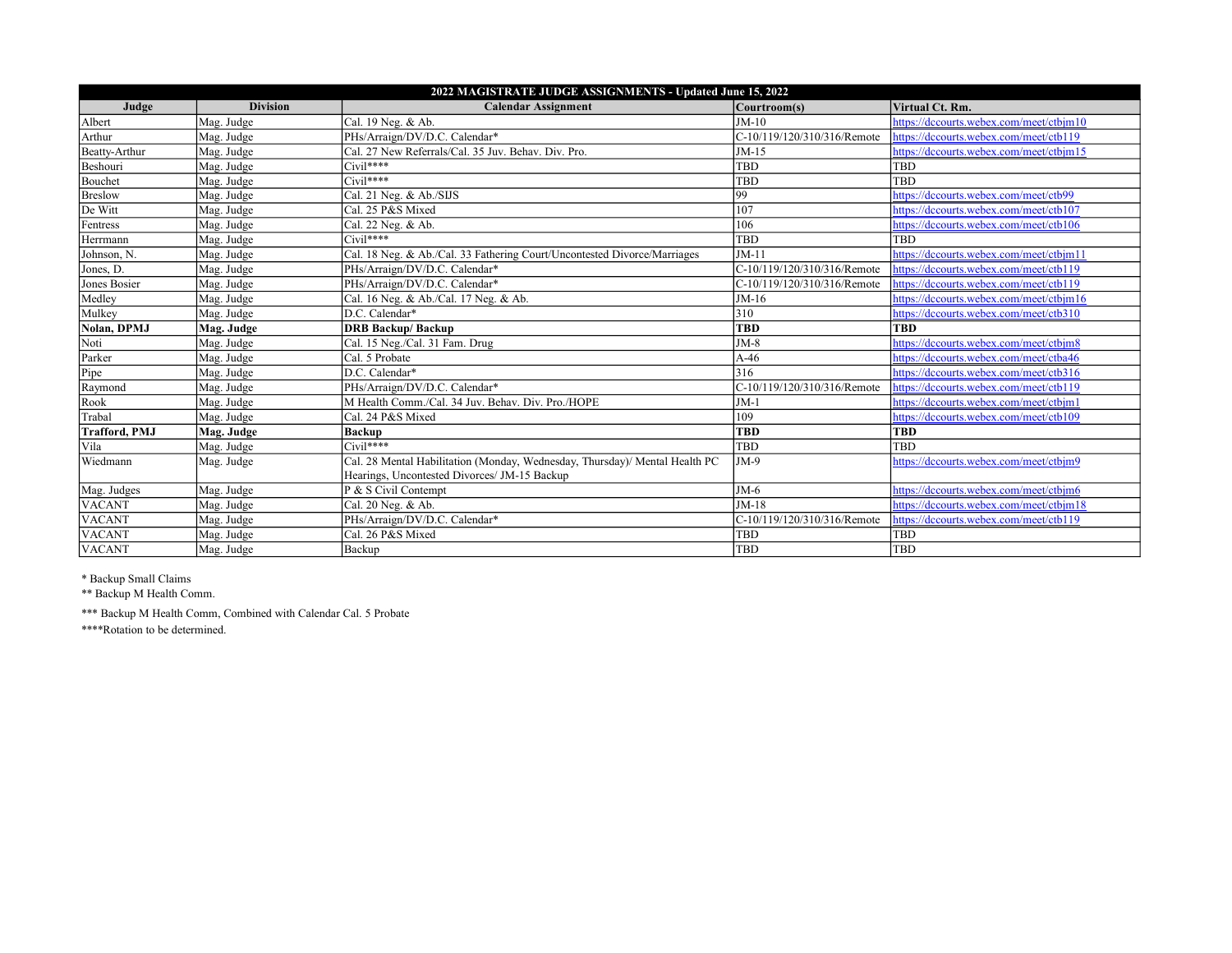|                  |        | 2022 SENIOR JUDGE ASSIGNMENTS - Updated June 15, 2022                                                              |
|------------------|--------|--------------------------------------------------------------------------------------------------------------------|
| <b>Bartnoff</b>  | Senior | Backup                                                                                                             |
| Beck             | Senior | Backup                                                                                                             |
| <b>Broderick</b> | Senior | Backup                                                                                                             |
| <b>Bush</b>      | Senior | Backup                                                                                                             |
| Canan            | Senior | Backup                                                                                                             |
| Cushenberry      | Senor  | Backup                                                                                                             |
| Christian, K.    | Senior | Backup                                                                                                             |
| Clark            | Senior | Backup                                                                                                             |
| Combs Greene     | Senior | Backup                                                                                                             |
| Greene           | Senior | Backup                                                                                                             |
| Dixon            | Senior | Backup                                                                                                             |
| Jackson, G.      | Senior | Backup                                                                                                             |
| Keary            | Senior | Backup                                                                                                             |
| Levie            | Senior | Backup                                                                                                             |
| Long             | Senior | Backup                                                                                                             |
| Mitchell-Rankin  | Senior | Backup                                                                                                             |
| Mize             | Senior | Backup                                                                                                             |
| Morin            | Senior | Backup                                                                                                             |
| Mott             | Senior | Backup                                                                                                             |
| Motley           | Senior | Backup                                                                                                             |
| Rankin           | Senior | Backup                                                                                                             |
| Richter          | Senior | Backup                                                                                                             |
| Satterfield      | Senior | Backup                                                                                                             |
| Tignor           | Senior | Backup                                                                                                             |
| Von Kann         | Senior | Backup                                                                                                             |
| Weisberg         | Senior | Backup                                                                                                             |
| Winston          | Senior | Backup                                                                                                             |
| Wright           | Senior | Backup                                                                                                             |
| Wynn             | Senior | Backup                                                                                                             |
| Zeldon           | Senior | Backup                                                                                                             |
|                  |        |                                                                                                                    |
|                  |        | Note: Assignment to Misdemeanor Calendar throughout the year dependent on the availability of new Associate Judges |